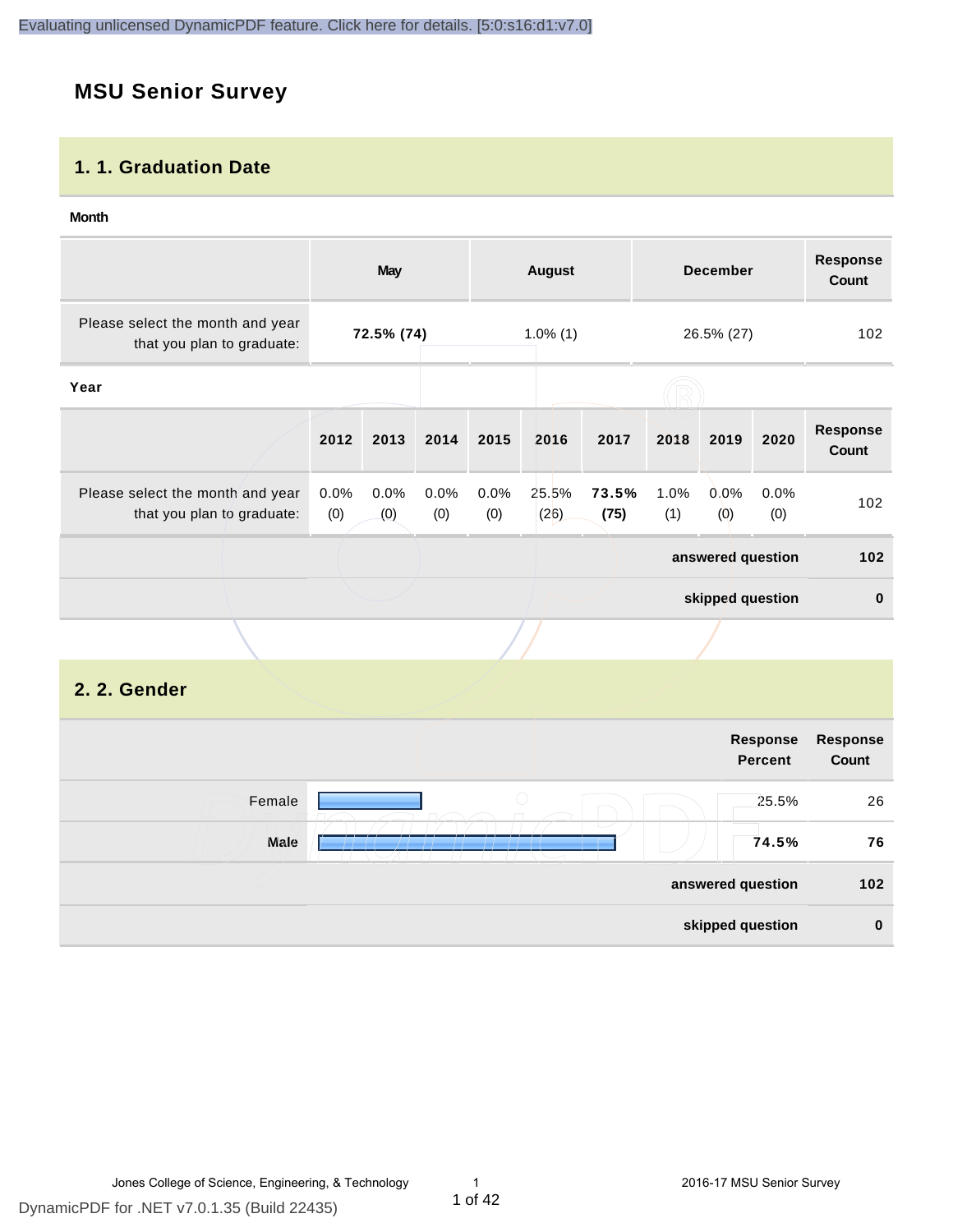#### **3. 3. Ethnic Background**

|                                           | <b>Response</b><br><b>Percent</b> | <b>Response</b><br>Count |
|-------------------------------------------|-----------------------------------|--------------------------|
| White                                     | 87.3%                             | 89                       |
| Black/African-American                    | П<br>2.0%                         | $\sqrt{2}$               |
| Asian                                     | $\blacksquare$<br>2.9%            | $\sqrt{3}$               |
| Hispanic/Latino                           | П<br>2.0%                         | $\overline{2}$           |
| American Indian/Alaskan Native            | $\mathbf{I}$<br>1.0%              | $\mathbf{1}$             |
| Native Hawaiian/Other Pacific<br>Islander | 0.0%                              | $\mathbf 0$              |
| Two or more races                         | 4.9%                              | 5                        |
|                                           | answered question                 | 102                      |
|                                           | skipped question                  | $\bf{0}$                 |
|                                           |                                   |                          |

# **4. 4. Are you a U.S. citizen?**

| Response<br>Count | Response<br><b>Percent</b> |            |            |
|-------------------|----------------------------|------------|------------|
| 90                | 89.1%                      |            | <b>Yes</b> |
| 11                | -10.9%                     | $\bigcirc$ | No         |
| 101               | answered question          |            |            |
|                   | skipped question           |            |            |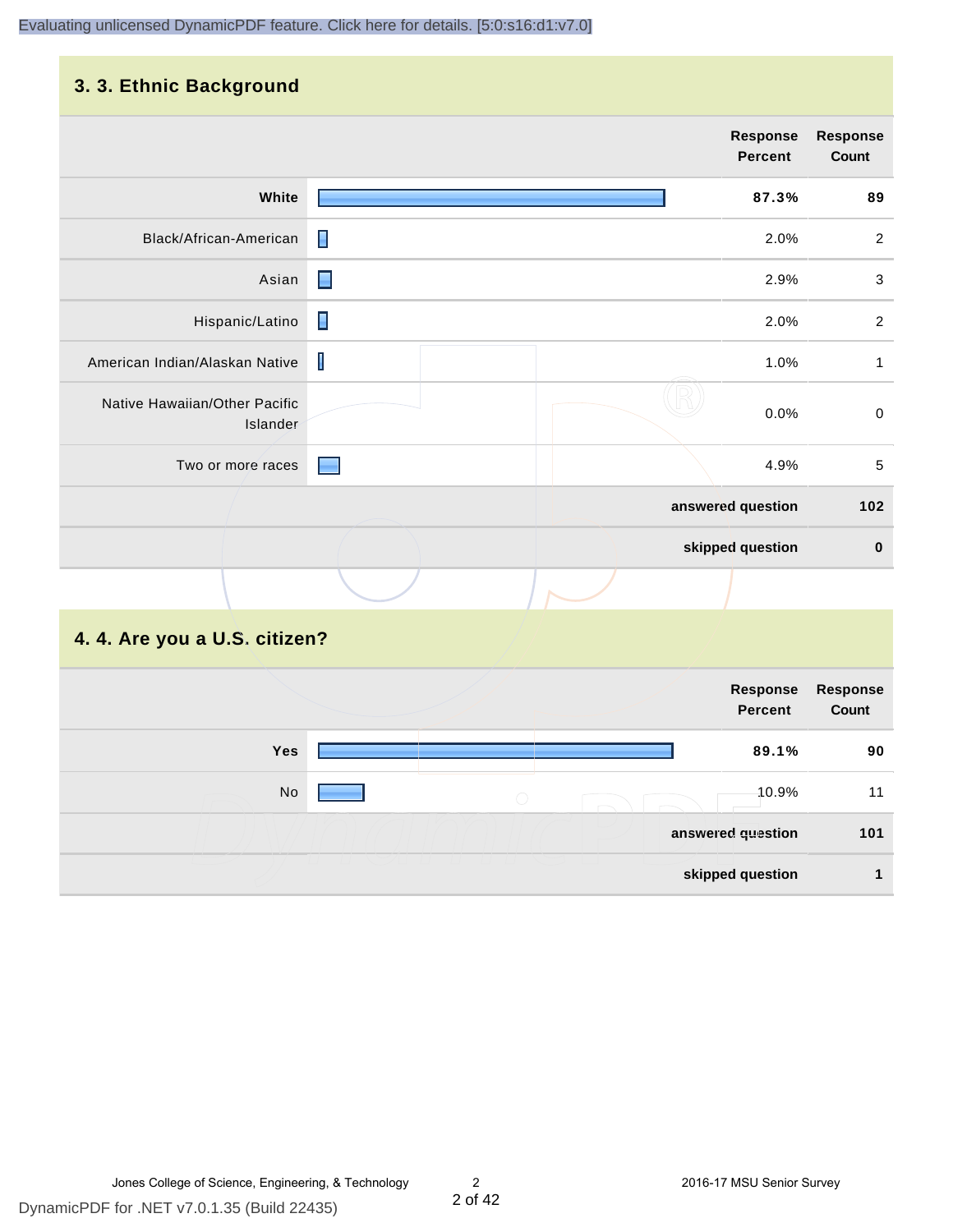# **5. 5. What is your residency classification at MSU? Response Response Percent Count In-state 62.7% 64** Out-of-state **28.4%** 29 International **Party Construction** and the set of the set of the set of the set of the set of the set of the set o **answered question 102 skipped question 0** DynamicPDF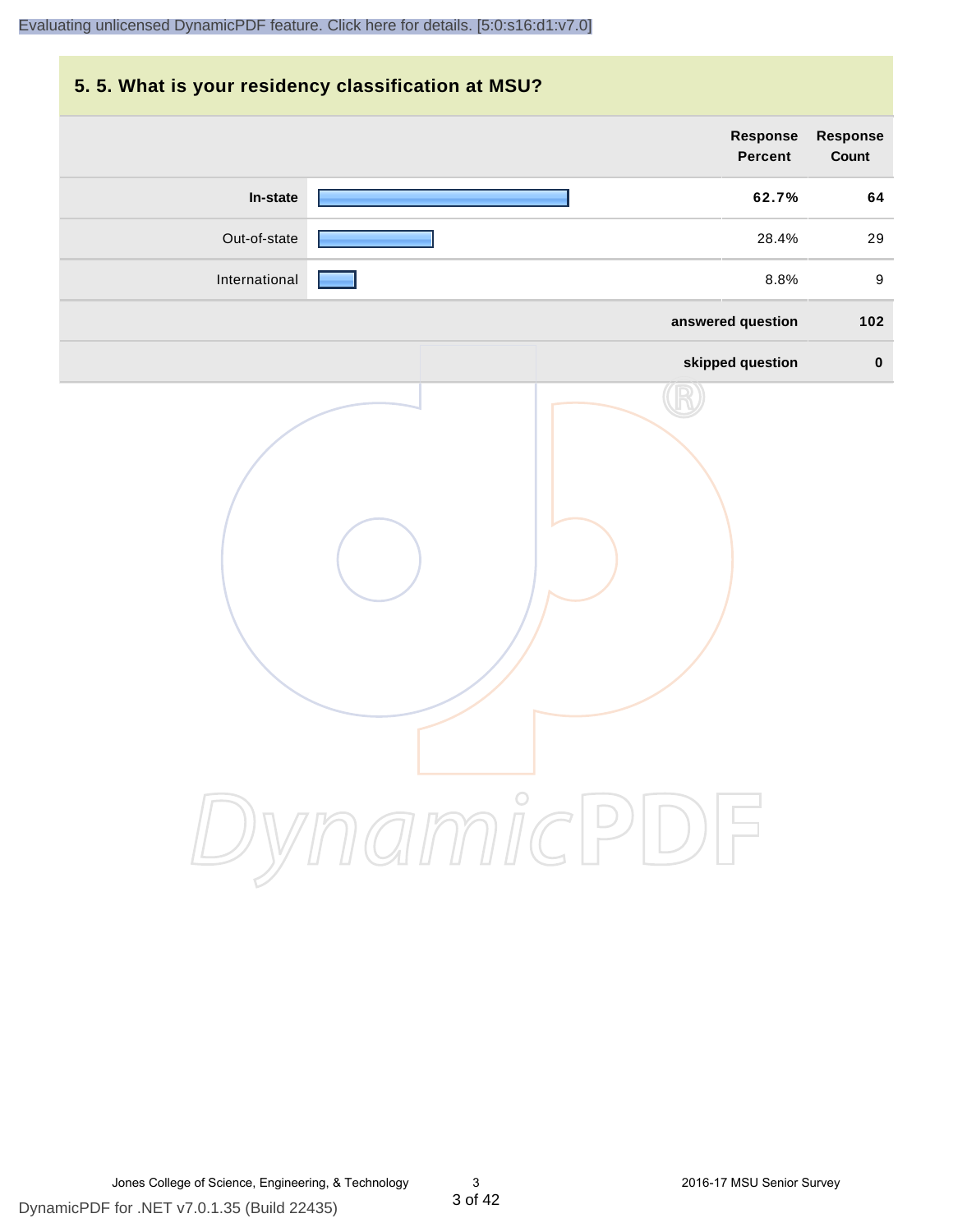|          |                   | 5.5. What is your residency classification at MSU? |
|----------|-------------------|----------------------------------------------------|
| 102      | answered question |                                                    |
| $\bf{0}$ | skipped question  |                                                    |

#### **6. 6. Age**

|               |                | Response<br><b>Percent</b> | <b>Response</b><br>Count |
|---------------|----------------|----------------------------|--------------------------|
| 24 or younger |                | 79.4%                      | 81                       |
| 25-34         |                | 17.6%                      | 18                       |
| $35 - 44$     | $\blacksquare$ | 2.0%                       | 2                        |
| 45 or older   | $\mathbf{I}$   | 1.0%                       |                          |
|               |                | answered question          | 102                      |
|               |                | skipped question           | $\mathbf 0$              |

#### **7. 7. Has either of your parents received a bachelor's degree?**

|     | Response<br><b>Percent</b> | Response<br>Count |
|-----|----------------------------|-------------------|
| Yes | 52.5%                      | 53                |
| No  | 47.5%                      | 48                |
|     | answered question          | 101               |
|     | skipped question           |                   |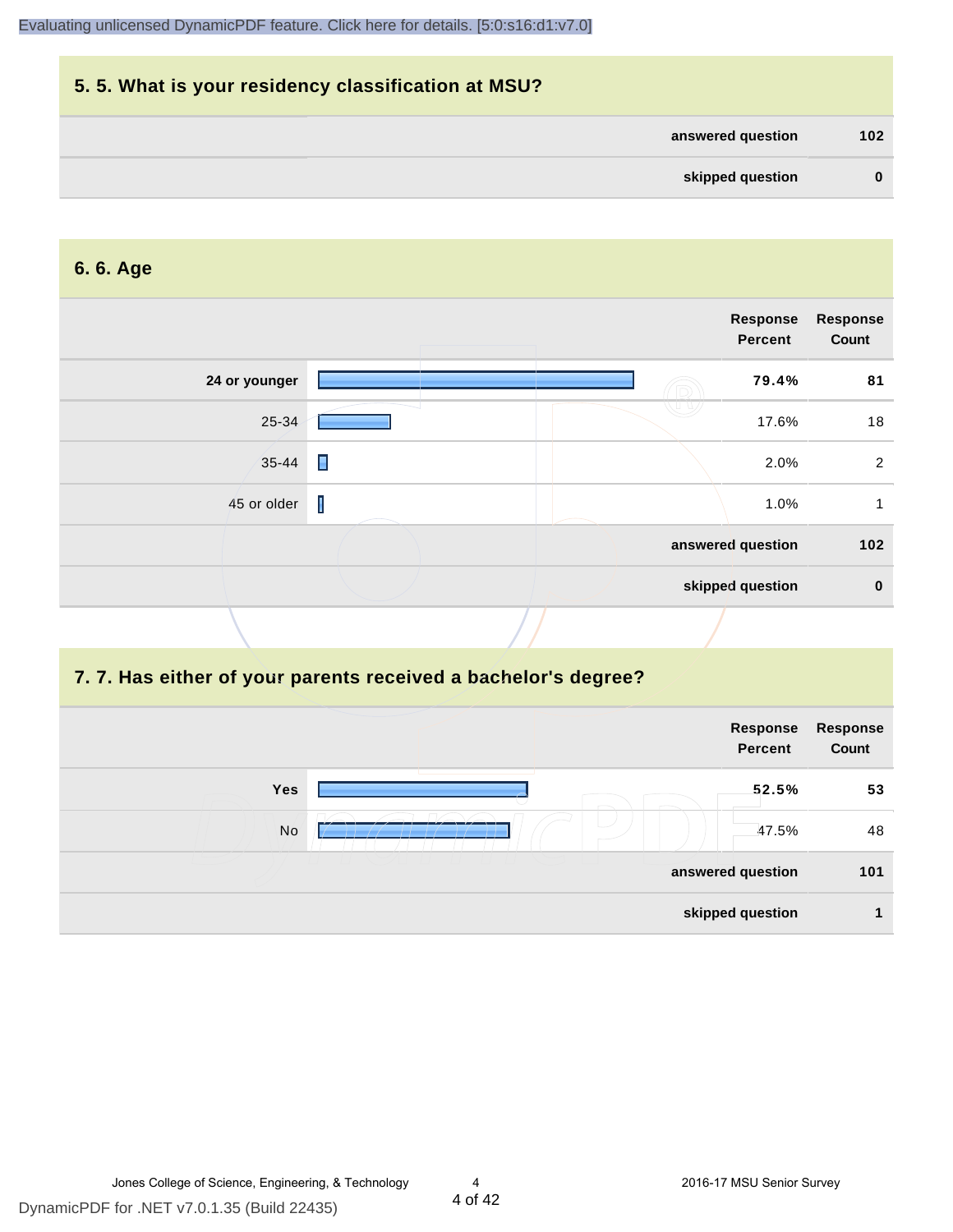#### **8. 8. Has either of your parents received a degree from MSU?**



| 9.9. What was your original entry status to MSU?    |                                   |                          |
|-----------------------------------------------------|-----------------------------------|--------------------------|
|                                                     | <b>Response</b><br><b>Percent</b> | <b>Response</b><br>Count |
| <b>Freshman</b>                                     | 69.6%                             | 71                       |
| Transfer from community<br>college/technical school | 22.5%                             | 23                       |
| Transfer from 4-yr institution                      | 7.8%                              | 8                        |
|                                                     | answered question                 | 102                      |
|                                                     | skipped question                  | $\bf{0}$                 |

**10. 10. How many credits were transferred?**

|             | Response<br><b>Percent</b> | <b>Response</b><br>Count |
|-------------|----------------------------|--------------------------|
| 12 or fewer | 6.5%<br>a sa               | 2                        |
| 13-30       | 19.4%                      | $\,6\,$                  |
| $31 - 60$   | 22.6%                      | $\overline{7}$           |
| Over 60     | 51.6%                      | 16                       |
|             | answered question          | 31                       |
|             | skipped question           | 71                       |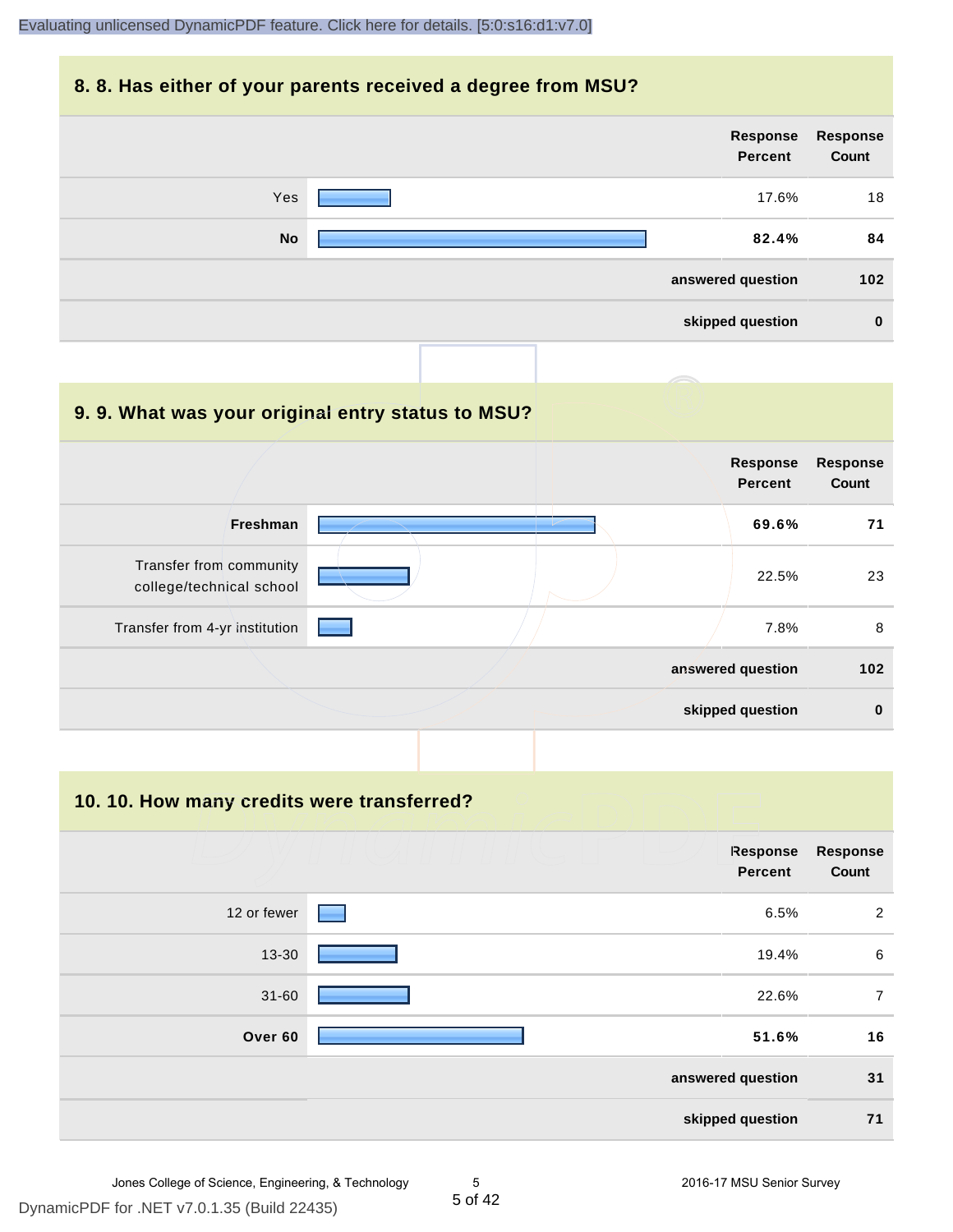#### **11. 11. Approximately what percent of your University Studies (general education) classes did you take at MSU?**

| <b>Response</b><br>Count | Response<br><b>Percent</b> |           |
|--------------------------|----------------------------|-----------|
| 13                       | 41.9%                      | Under 25% |
| $\overline{5}$           | 16.1%                      | 25-49%    |
| 7                        | 22.6%                      | 50-74%    |
| 6                        | 19.4%                      | 75-100%   |
| 31                       | answered question          |           |
| 71                       | skipped question           |           |
|                          |                            |           |

#### **12. 12. What has been your attendance status at MSU?**

|                            |   |  | Response<br>Percent | <b>Response</b><br>Count |
|----------------------------|---|--|---------------------|--------------------------|
| <b>Primarily full-time</b> |   |  | 98.0%               | 100                      |
| Primarily part-time        | П |  | 2.0%                | 2                        |
|                            |   |  | answered question   | 102                      |
|                            |   |  | skipped question    | $\bf{0}$                 |

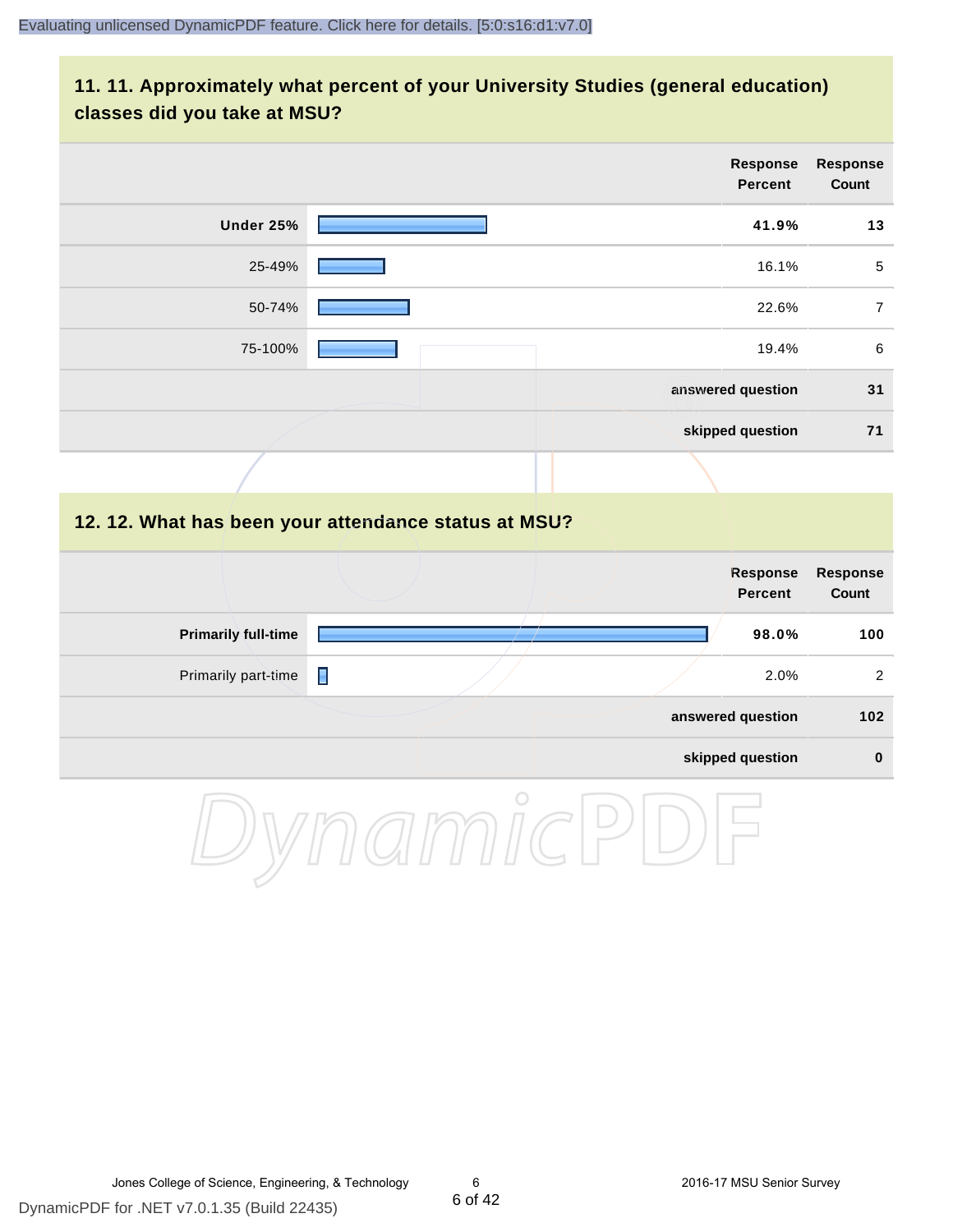#### **13. 13. In which Residential College are you a member?**

|                            |  | Response<br>Percent | <b>Response</b><br>Count |
|----------------------------|--|---------------------|--------------------------|
| Do not know                |  | 9.8%                | 10                       |
| <b>Clark College</b>       |  | 9.8%                | 10                       |
| Elizabeth College          |  | 6.9%                | $\overline{7}$           |
| Franklin-Springer Colleges |  | 5.9%                | $\,6\,$                  |
| <b>Hart College</b>        |  | 25.5%               | 26                       |
| <b>Hester College</b>      |  | 9.8%                | $10$                     |
| <b>Regents College</b>     |  | 8.8%                | $\boldsymbol{9}$         |
| <b>Richmond College</b>    |  | 13.7%               | 14                       |
| White College              |  | 9.8%                | 10                       |
|                            |  | answered question   | 102                      |
|                            |  | skipped question    | $\pmb{0}$                |

DynamicPDF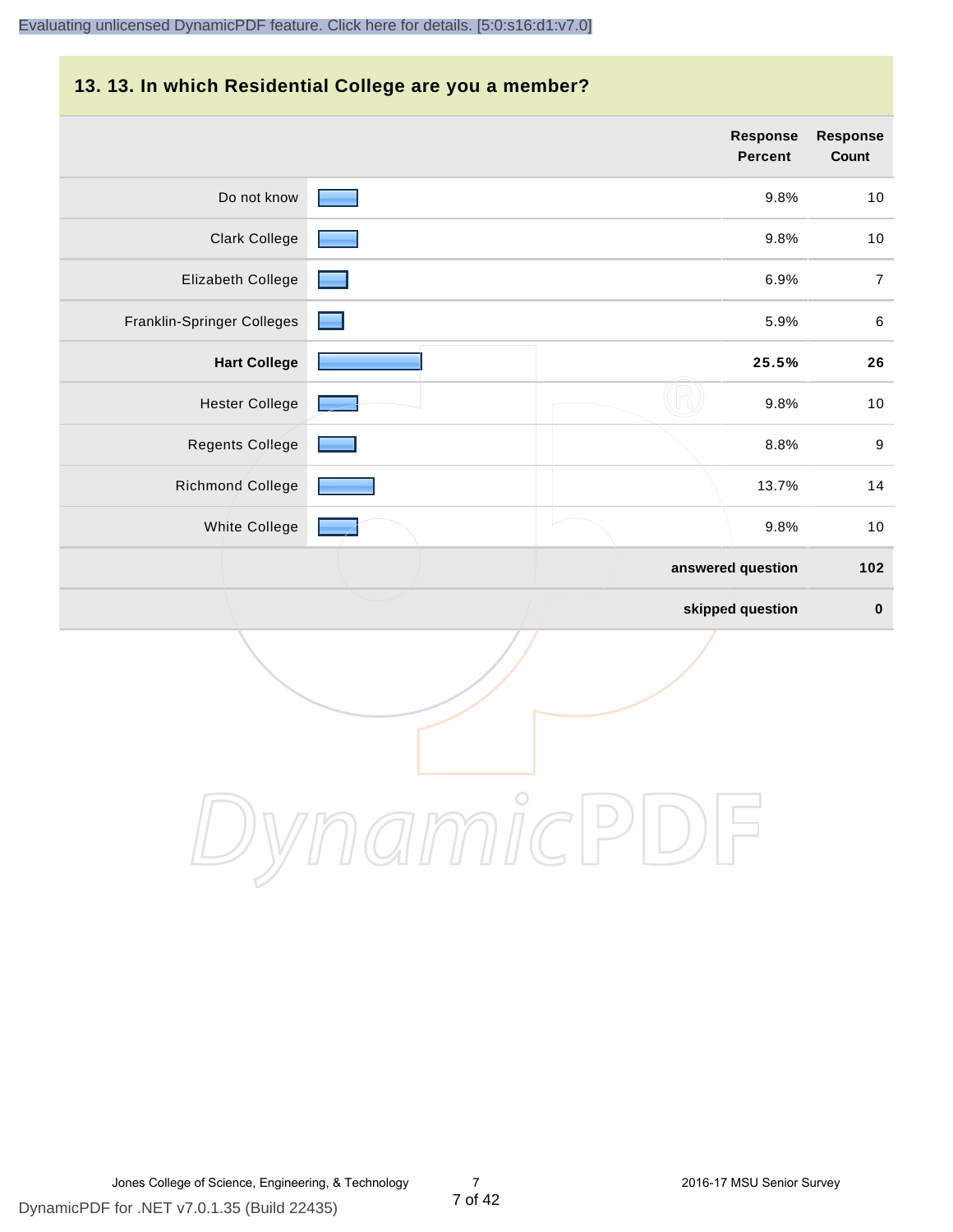# **13. 13. In which Residential College are you a member? answered question 102 skipped question 0**

# **14. 14. Have you ever received any type of Financial Aid while at MSU? (scholarships, grants, work-study, etc.)**



**15. 15. How many years will it take you to complete your degree from the point of your initial enrollment in college (including any time at a previous institution)?**

|               |                                                                                                                                                                                                                                                                                                                                                                                  | <b>Response</b><br>Percent | <b>Response</b><br>Count |
|---------------|----------------------------------------------------------------------------------------------------------------------------------------------------------------------------------------------------------------------------------------------------------------------------------------------------------------------------------------------------------------------------------|----------------------------|--------------------------|
| Two           | $\blacksquare$                                                                                                                                                                                                                                                                                                                                                                   | 2.9%                       | $\mathbf{3}$             |
| Three         | $\bigcirc$                                                                                                                                                                                                                                                                                                                                                                       | 4.9%                       | $\sqrt{5}$               |
| Four          |                                                                                                                                                                                                                                                                                                                                                                                  | 68.6%                      | 70                       |
| Five          |                                                                                                                                                                                                                                                                                                                                                                                  | 17.6%                      | 18                       |
| Six           | $\begin{array}{c} \rule{0pt}{2.5ex} \rule{0pt}{2.5ex} \rule{0pt}{2.5ex} \rule{0pt}{2.5ex} \rule{0pt}{2.5ex} \rule{0pt}{2.5ex} \rule{0pt}{2.5ex} \rule{0pt}{2.5ex} \rule{0pt}{2.5ex} \rule{0pt}{2.5ex} \rule{0pt}{2.5ex} \rule{0pt}{2.5ex} \rule{0pt}{2.5ex} \rule{0pt}{2.5ex} \rule{0pt}{2.5ex} \rule{0pt}{2.5ex} \rule{0pt}{2.5ex} \rule{0pt}{2.5ex} \rule{0pt}{2.5ex} \rule{0$ | 1.0%                       | $\mathbf{1}$             |
| More than six |                                                                                                                                                                                                                                                                                                                                                                                  | 4.9%                       | $\sqrt{5}$               |
|               |                                                                                                                                                                                                                                                                                                                                                                                  | answered question          | 102                      |
|               |                                                                                                                                                                                                                                                                                                                                                                                  | skipped question           | $\bf{0}$                 |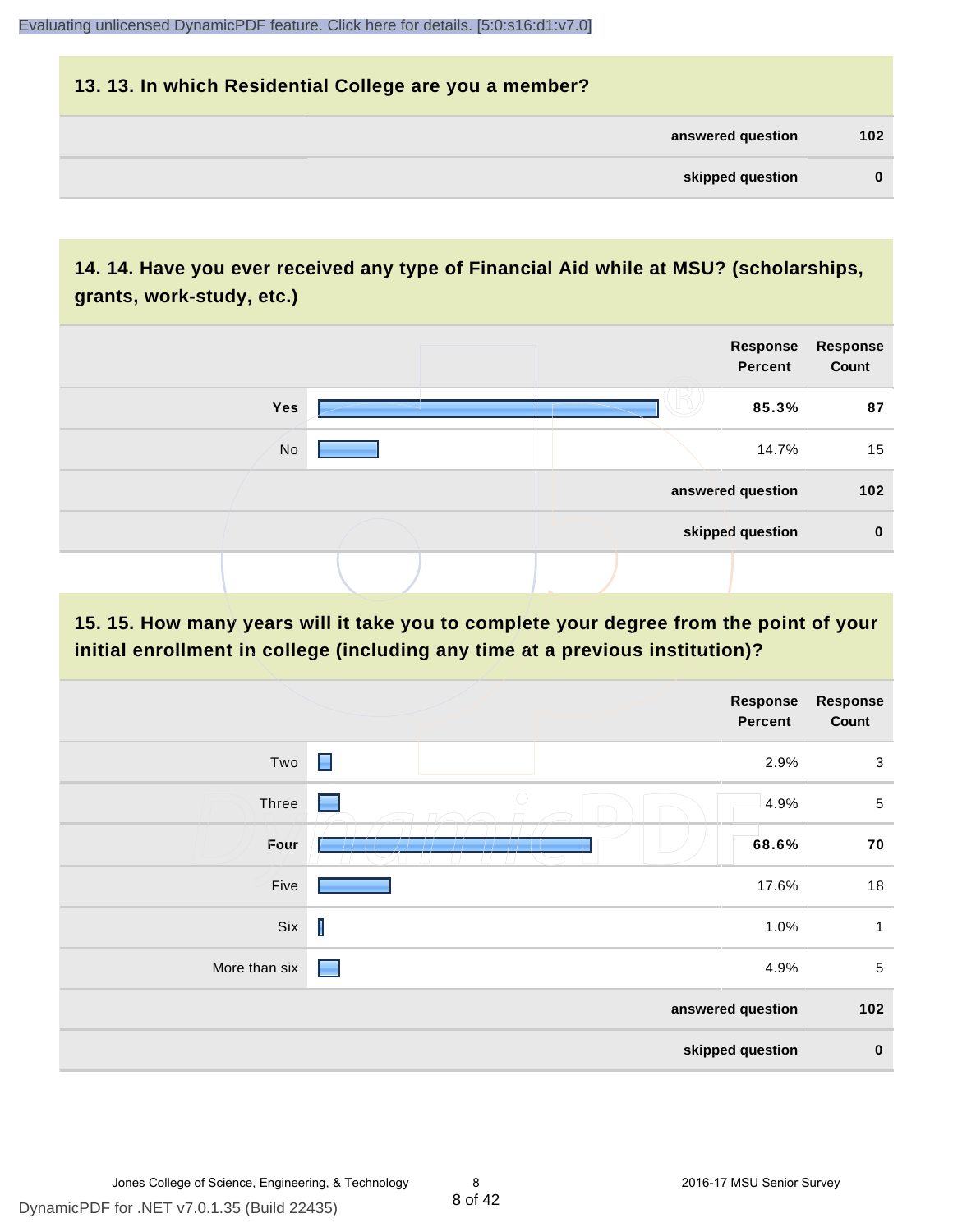#### **16. 16. In what range does your grade point average fall?**

| Response<br>Count | Response<br>Percent |                |
|-------------------|---------------------|----------------|
| $\mathbf 0$       | 0.0%                | Less than 2.00 |
| $\,6\,$           | 5.9%                | 2.00-2.50      |
| $20\,$            | 19.6%               | 2.51-3.00      |
| 36                | 35.3%               | 3.01-3.50      |
| 40                | 39.2%               | $3.51 - 4.00$  |
| 102               | answered question   |                |
| $\pmb{0}$         | skipped question    |                |
|                   | $\bigcirc$          |                |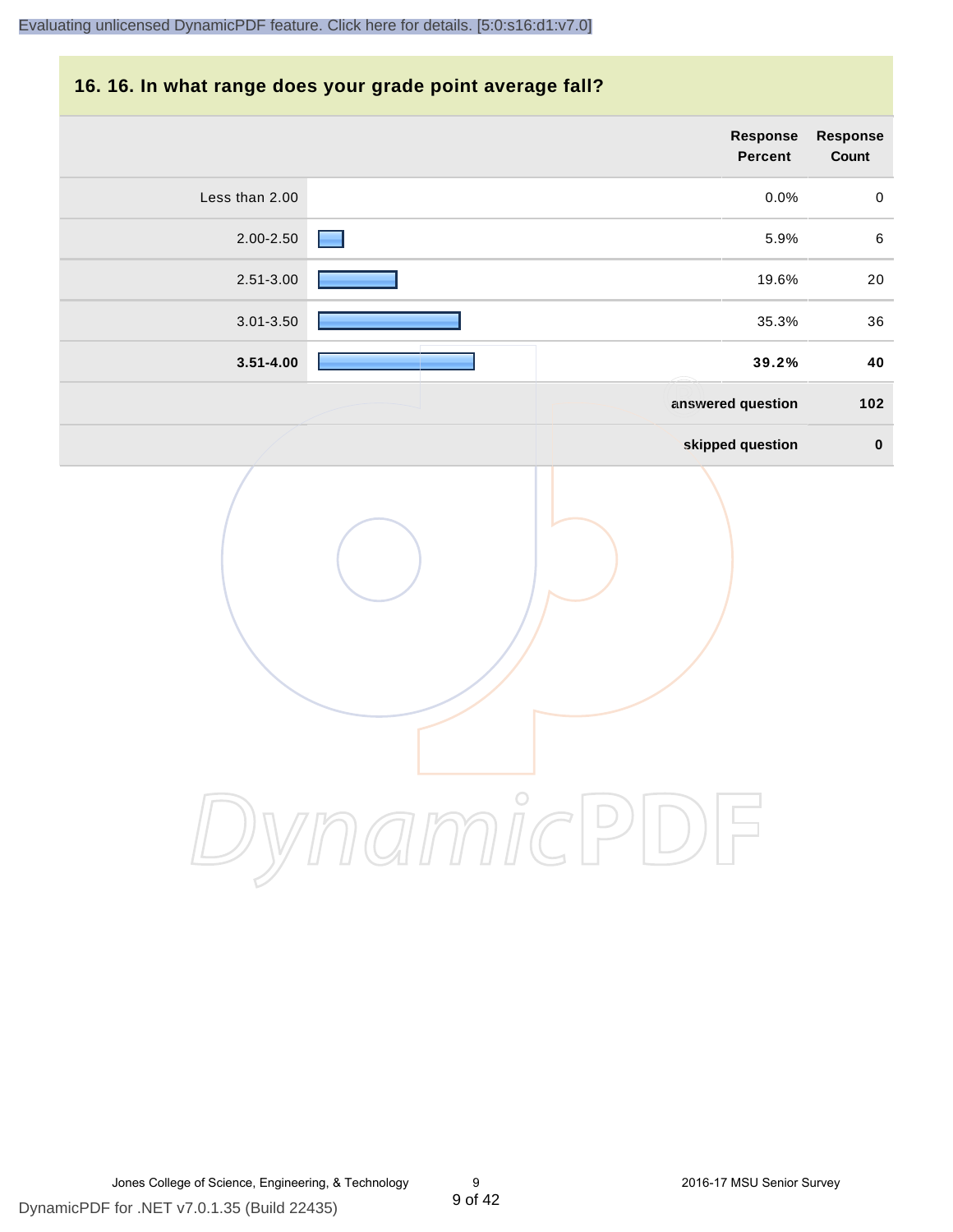|                                                          |                         | <b>Response</b><br><b>Percent</b> | <b>Response</b><br><b>Count</b> |
|----------------------------------------------------------|-------------------------|-----------------------------------|---------------------------------|
| Accounting                                               |                         | 0.0%                              | $\mathbf 0$                     |
| Advertising                                              |                         | 0.0%                              | $\pmb{0}$                       |
| Agricultural Science & Technology<br>(associate's)       |                         | 0.0%                              | $\mathbf 0$                     |
| Agricultural Science (bachelor's)                        |                         | 0.0%                              | $\mathbf 0$                     |
| Animal Technology/Animal-Equine                          |                         | 0.0%                              | $\mathbf 0$                     |
| Animal Technology/Vet Tech,<br>Pre-Vet                   |                         | 0.0%                              | $\mathbf 0$                     |
| <b>Applied Physics</b>                                   |                         | 0.0%                              | $\mathbf 0$                     |
| Art                                                      |                         | 0.0%                              | $\pmb{0}$                       |
| <b>Athletic Training</b>                                 |                         | 0.0%                              | $\pmb{0}$                       |
| Biology                                                  |                         | 13.7%                             | 14                              |
| <b>Business Administration</b><br>(associate's)          |                         | 0.0%                              | $\pmb{0}$                       |
| <b>Business Administration</b><br>(bachelor's)           | $\overline{\mathsf{I}}$ | 1.0%                              | 1                               |
| <b>Career &amp; Technical Education</b><br>(associate's) |                         | 0.0%                              | $\mathbf 0$                     |
| <b>Career &amp; Technical Education</b><br>(bachelor's)  |                         | 0.0%                              | $\mathbf 0$                     |
| Chemistry                                                |                         | 6.9%                              | $\overline{7}$                  |
| <b>Civil Engineering Technology</b><br>(associate's)     |                         | 0.0%                              | $\mathbf 0$                     |
|                                                          |                         | answered question                 | 102                             |
|                                                          |                         | skipped question                  | $\pmb{0}$                       |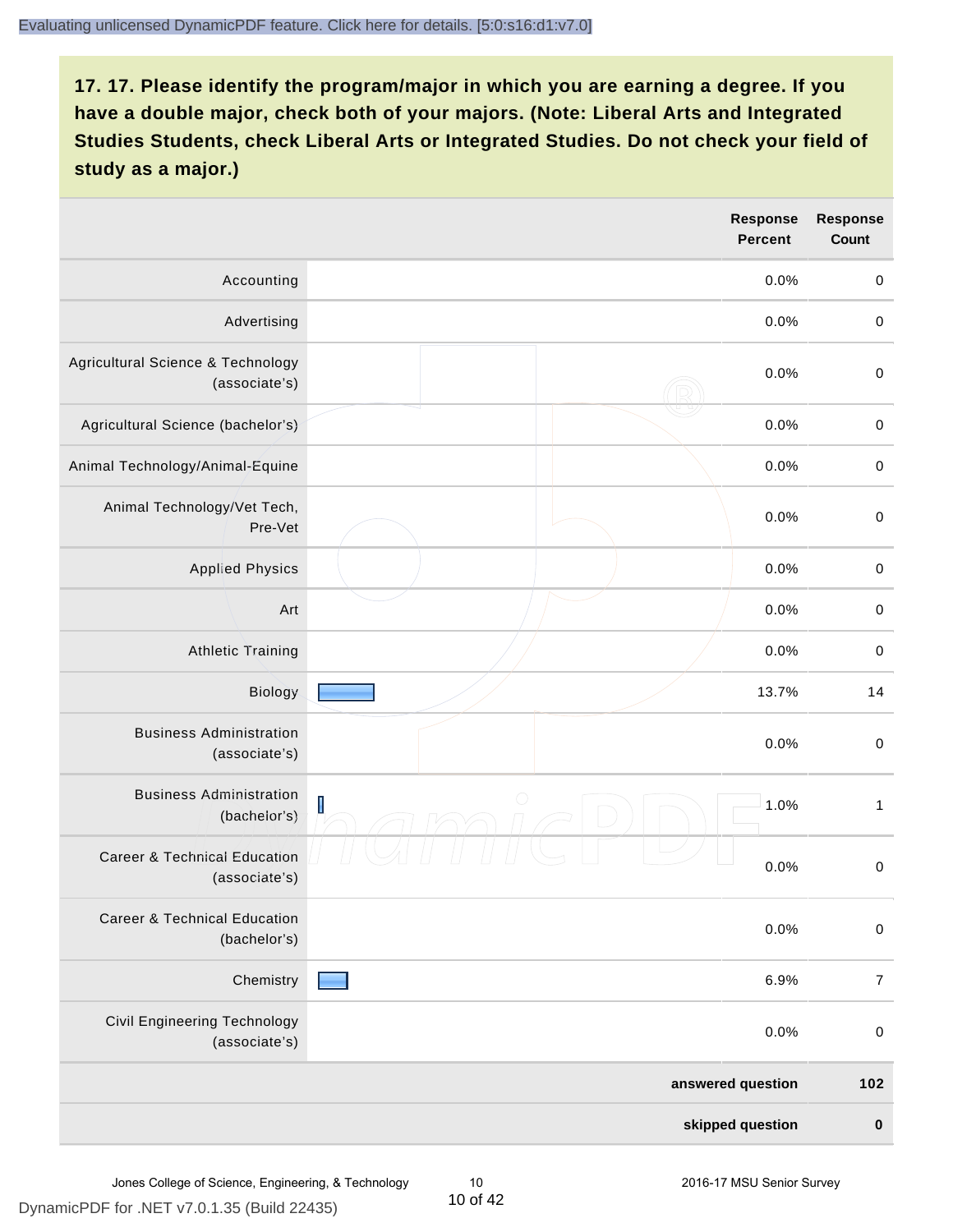| <b>Civil Engineering Technology</b><br>(bachelor's) |                | 11.8%             | 12                        |
|-----------------------------------------------------|----------------|-------------------|---------------------------|
| <b>Communication Disorders</b>                      |                | 0.0%              | $\,0\,$                   |
| <b>Community Health</b>                             |                | 0.0%              | $\pmb{0}$                 |
| <b>Computer Information Systems</b>                 |                | 0.0%              | $\,0\,$                   |
| <b>Computer Science</b>                             | $\mathsf I$    | 1.0%              | $\mathbf{1}$              |
| Creative Writing (BFA)                              |                | 0.0%              | $\mathbf 0$               |
| Criminal Justice                                    | $\mathsf I$    | 1.0%              | $\mathbf{1}$              |
| Economics                                           | $\mathbf I$    | 1.0%              | $\mathbf{1}$              |
| <b>Electromechanical Engineering</b><br>Technology  | $\blacksquare$ | 2.9%              | $\ensuremath{\mathsf{3}}$ |
| <b>Elementary School Education</b>                  |                | 0.0%              | $\mathbf 0$               |
| Engineering Graphics & Design                       | $\blacksquare$ | 2.9%              | $\ensuremath{\mathsf{3}}$ |
| <b>Engineering Physics</b>                          |                | 10.8%             | 11                        |
| English                                             |                | 0.0%              | $\pmb{0}$                 |
| English Education (TESOL)                           | $\bigcirc$     | 0.0%              | $\mathbf 0$               |
| <b>Exercise Science</b>                             |                | 0.0%              | $\mathbf 0$               |
| Finance                                             |                | 0.0%              | $\,0\,$                   |
| French                                              |                | 0.0%              | $\pmb{0}$                 |
| General Studies (associate's)                       | $\mathbf I$    | 1.0%              | $\mathbf{1}$              |
| Geosciences                                         | $\blacksquare$ | 3.9%              | $\overline{\mathbf{4}}$   |
| German                                              |                | 0.0%              | $\mathbf 0$               |
|                                                     |                | answered question | 102                       |
|                                                     |                | skipped question  | $\pmb{0}$                 |

DynamicPDF for .NET v7.0.1.35 (Build 22435)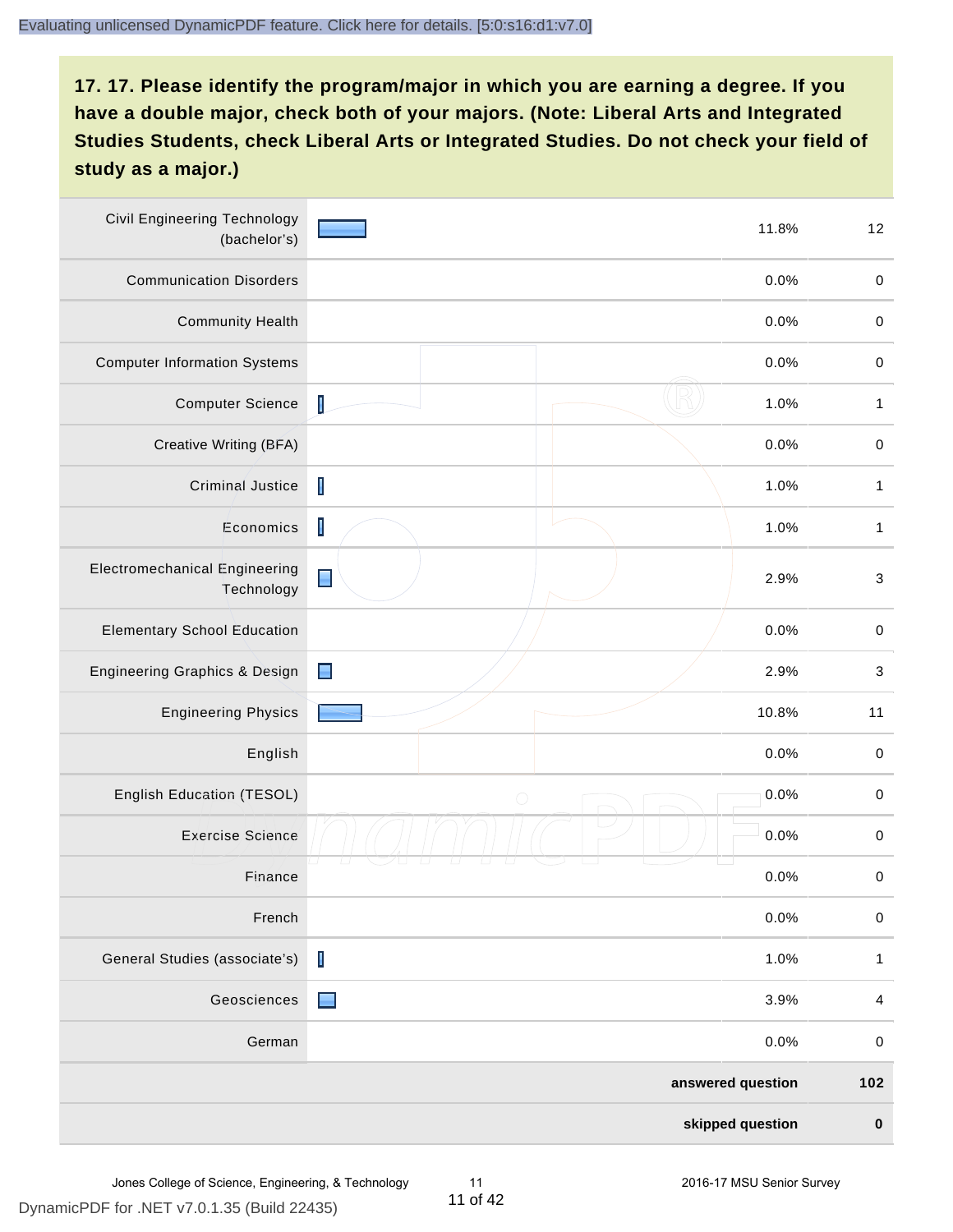| <b>Graphic Communications Media</b>            |             | 0.0%              | $\mathbf 0$      |
|------------------------------------------------|-------------|-------------------|------------------|
| Health & Physical Education                    |             | 0.0%              | $\mathbf 0$      |
| <b>Health Information Administration</b>       |             | 0.0%              | $\pmb{0}$        |
| History                                        |             | 0.0%              | $\mathbf 0$      |
| <b>Industrial Technology</b><br>(associate's)  |             | 0.0%              | $\mathbf 0$      |
| Integrated Studies (BIS)                       | I           | 1.0%              | $\mathbf{1}$     |
| Interdisciplinary Early Childhood<br>Education |             | 0.0%              | $\mathbf 0$      |
| <b>Interior Design</b>                         |             | 0.0%              | $\mathbf 0$      |
| <b>International Business</b>                  |             | 0.0%              | $\mathbf 0$      |
| <b>International Studies</b>                   |             | 0.0%              | $\mathbf 0$      |
| Japanese                                       |             | 0.0%              | $\pmb{0}$        |
| Journalism                                     |             | 0.0%              | $\pmb{0}$        |
| Learning & Behavior Disorders                  | $\mathsf I$ | 1.0%              | $\mathbf{1}$     |
| <b>Liberal Arts</b>                            | $\bigcirc$  | 0.0%              | $\mathbf 0$      |
| Logistics & Supply Chain<br>Management         |             | 0.0%              | $\mathbf 0$      |
| Management                                     |             | 0.0%              | $\pmb{0}$        |
| <b>Manufacturing Technology</b>                |             | 0.0%              | $\pmb{0}$        |
| Marketing                                      |             | 0.0%              | $\mathbf 0$      |
| Mathematics                                    |             | 8.8%              | $\boldsymbol{9}$ |
|                                                |             | answered question | 102              |
|                                                |             | skipped question  | $\pmb{0}$        |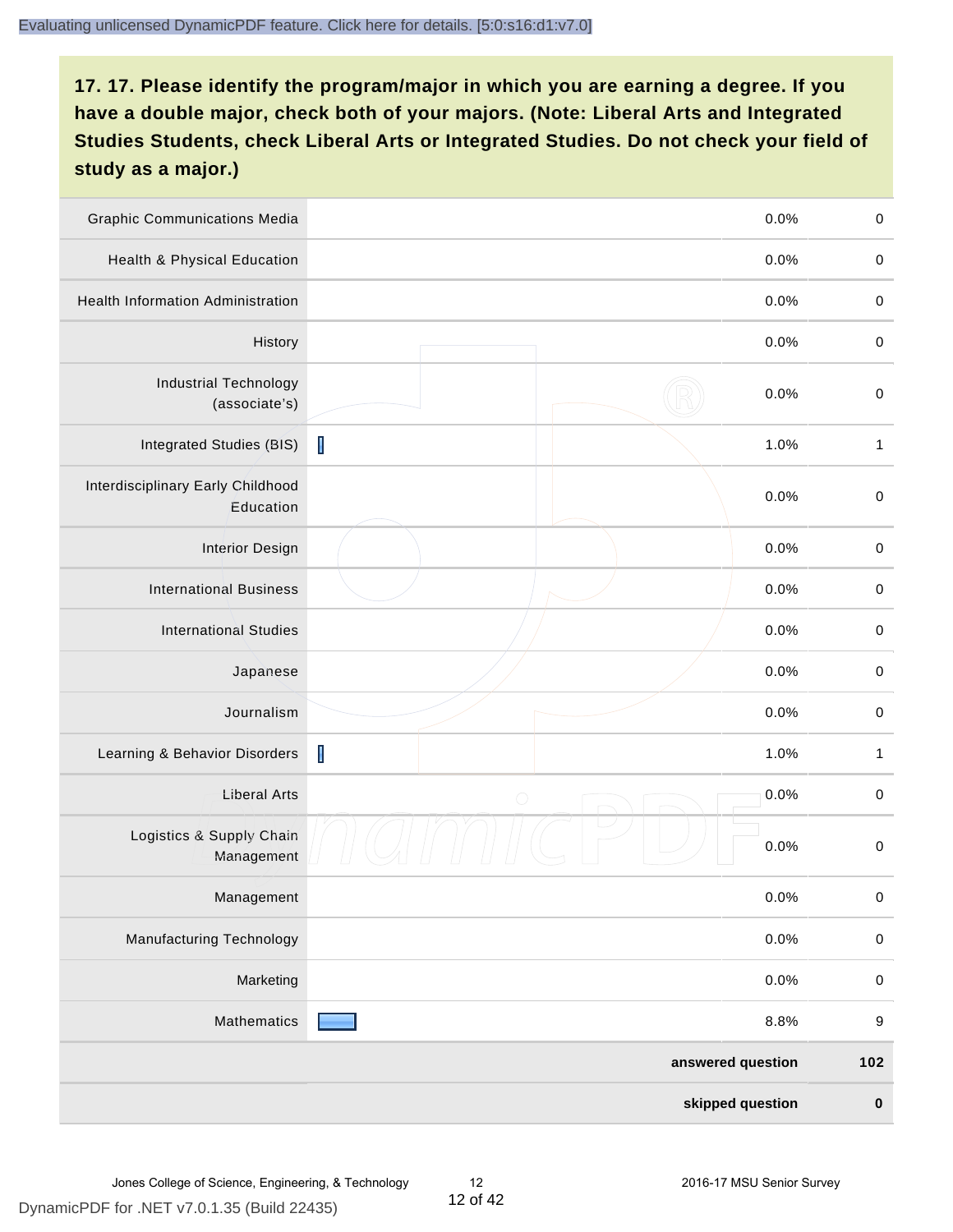| Middle School Education                   | $\mathbf I$<br>1.0% | $\mathbf{1}$     |
|-------------------------------------------|---------------------|------------------|
| Music                                     | 0.0%                | $\,0\,$          |
| <b>Music Business</b>                     | 0.0%                | $\mathbf 0$      |
| Nonprofit Leadership Studies              | 0.0%                | $\pmb{0}$        |
| Nursing                                   | 0.0%                | $\pmb{0}$        |
| Nursing/RN to BSN                         | 0.0%                | $\pmb{0}$        |
| Nutrition, Dietetics, & Food Mgmt         | 0.0%                | $\pmb{0}$        |
| <b>Occupational Safety and Health</b>     | 26.5%               | 27               |
| Organizational Communication              | 0.0%                | $\pmb{0}$        |
| Philosophy                                | 0.0%                | $\pmb{0}$        |
| Physics                                   | 0.0%                | $\pmb{0}$        |
| <b>Political Science</b>                  | 0.0%                | $\mathbf 0$      |
| Psychology                                | 0.0%                | $\pmb{0}$        |
| <b>Public Administration</b>              | 0.0%                | $\mathbf 0$      |
| <b>Public Relations</b>                   | 0.0%<br>$\bigcirc$  | $\pmb{0}$        |
| <b>Recreation &amp; Leisure Services</b>  | 0.0%                | $\pmb{0}$        |
| Social Work                               | 0.0%                | $\pmb{0}$        |
| Sociology                                 | 0.0%                | $\pmb{0}$        |
| Spanish                                   | 0.0%                | $\mathbf 0$      |
| <b>Telecommunications Systems</b><br>Mgmt | 8.8%                | $\boldsymbol{9}$ |
|                                           | answered question   | 102              |
|                                           | skipped question    | $\pmb{0}$        |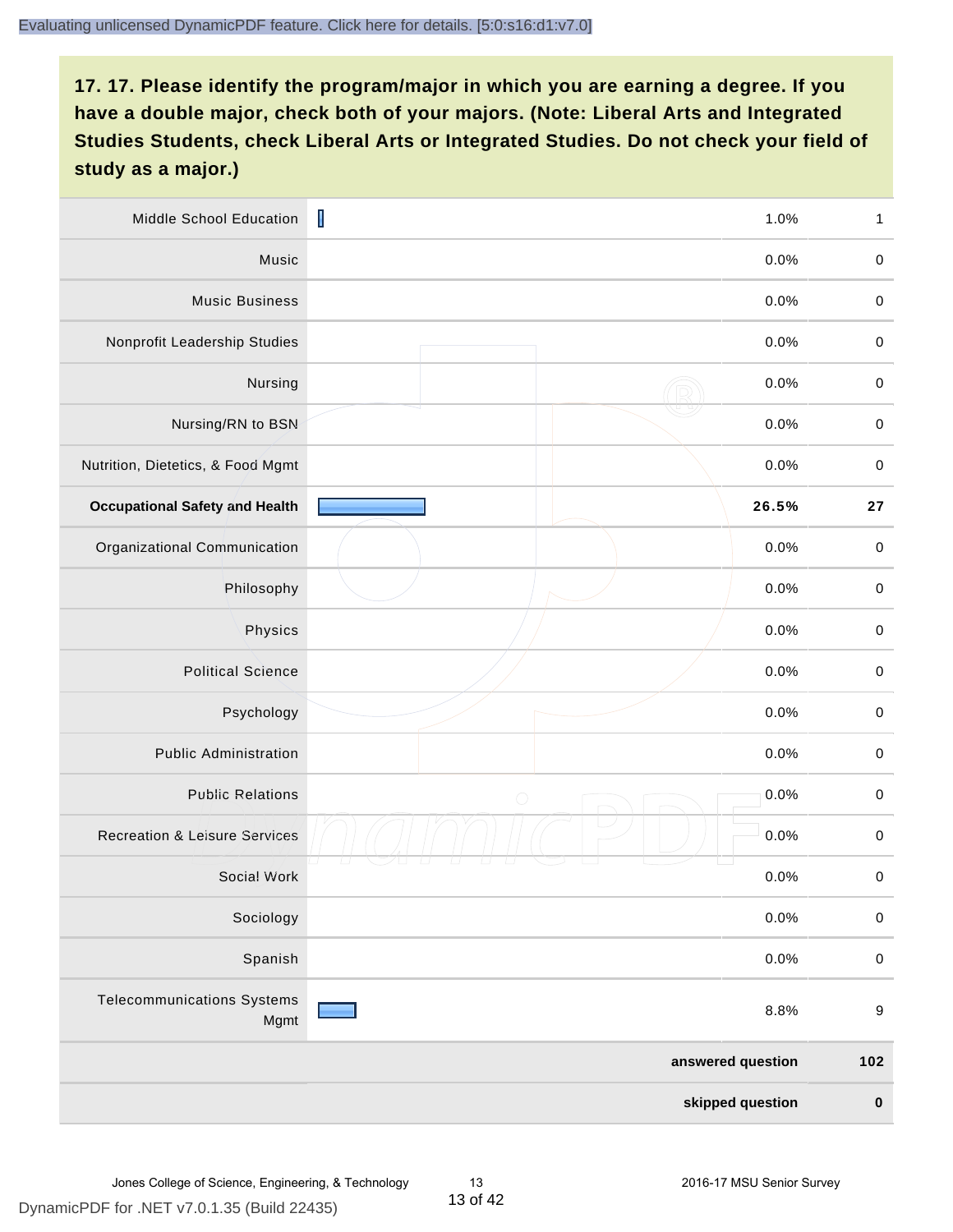| 0        | $0.0\%$              | <b>Television Production</b>    |
|----------|----------------------|---------------------------------|
| 0        | $0.0\%$              | Theatre                         |
| 5        | <b>START</b><br>4.9% | Wildlife & Conservation Biology |
| 102      | answered question    |                                 |
| $\bf{0}$ | skipped question     |                                 |
|          |                      |                                 |

#### **18. 20. What is the highest degree you eventually hope to receive?**

|               |  | <b>Response</b><br><b>Percent</b> | <b>Response</b><br>Count |
|---------------|--|-----------------------------------|--------------------------|
| Associate     |  | 0.0%                              | $\mathbf 0$              |
| Baccalaureate |  | 34.7%                             | 35                       |
| Graduate      |  | 46.5%                             | 47                       |
| Professional  |  | 18.8%                             | 19                       |
|               |  | answered question                 | 101                      |
|               |  | skipped question                  | $\mathbf{1}$             |
|               |  |                                   |                          |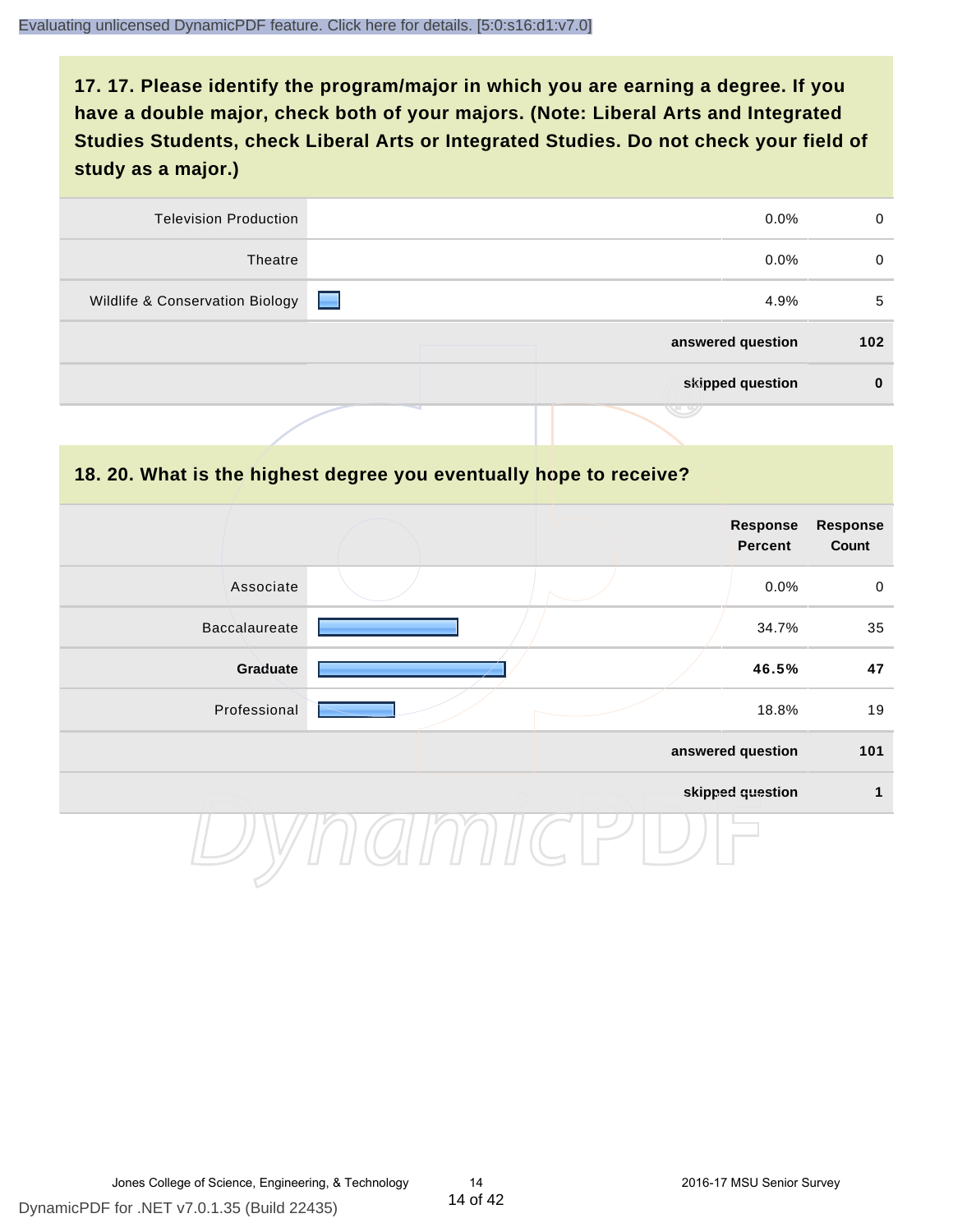| 19. 21. Which best describes your situation? |                                   |                                 |
|----------------------------------------------|-----------------------------------|---------------------------------|
|                                              | <b>Response</b><br><b>Percent</b> | <b>Response</b><br><b>Count</b> |
| Did not change major/area                    | 56.4%                             | 57                              |
| Did not initially declare major/area         | 5.9%                              | 6                               |
| Changed major/area                           | 37.6%                             | 38                              |
|                                              | answered question                 | 101                             |
|                                              | skipped question                  | 1                               |
|                                              | DynamicPDF                        |                                 |

DynamicPDF for .NET v7.0.1.35 (Build 22435)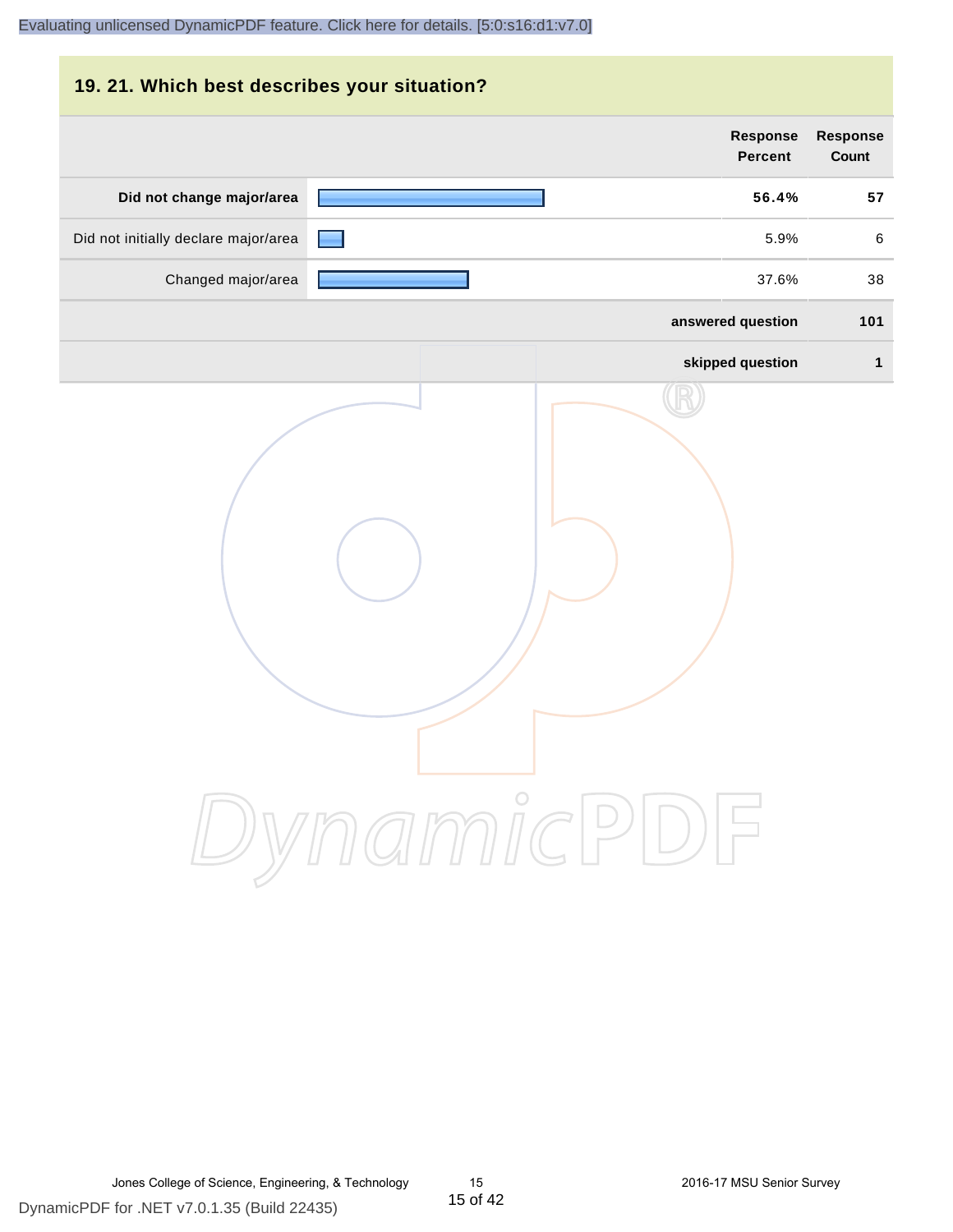# **19. 21. Which best describes your situation? answered question 101 skipped question 1**

# **20. 22. While school was in session during the past year, how many hours per week, on average, did you work for pay?**

|                    |                | Response<br><b>Percent</b> | <b>Response</b><br>Count |
|--------------------|----------------|----------------------------|--------------------------|
| Did not work       |                | 22.8%                      | 23                       |
| Worked 1-10 hrs    |                | 19.8%                      | 20                       |
| Worked 11-20 hrs   |                | 31.7%                      | 32                       |
| Worked 21-30 hrs   |                | 13.9%                      | 14                       |
| Worked 31-40 hrs   |                | 8.9%                       | $\boldsymbol{9}$         |
| Worked over 40 hrs | $\blacksquare$ | 3.0%                       | $\mathbf{3}$             |
|                    |                | answered question          | 101                      |
|                    |                | skipped question           | 1                        |

#### **21. 23. For the most part, were classes offered at times convenient to you?**

|            | Response<br>Percent | <b>Response</b><br>Count |
|------------|---------------------|--------------------------|
| <b>Yes</b> | 84.2%               | 85                       |
| No         | 15.8%               | 16                       |
|            | answered question   | 101                      |
|            | skipped question    |                          |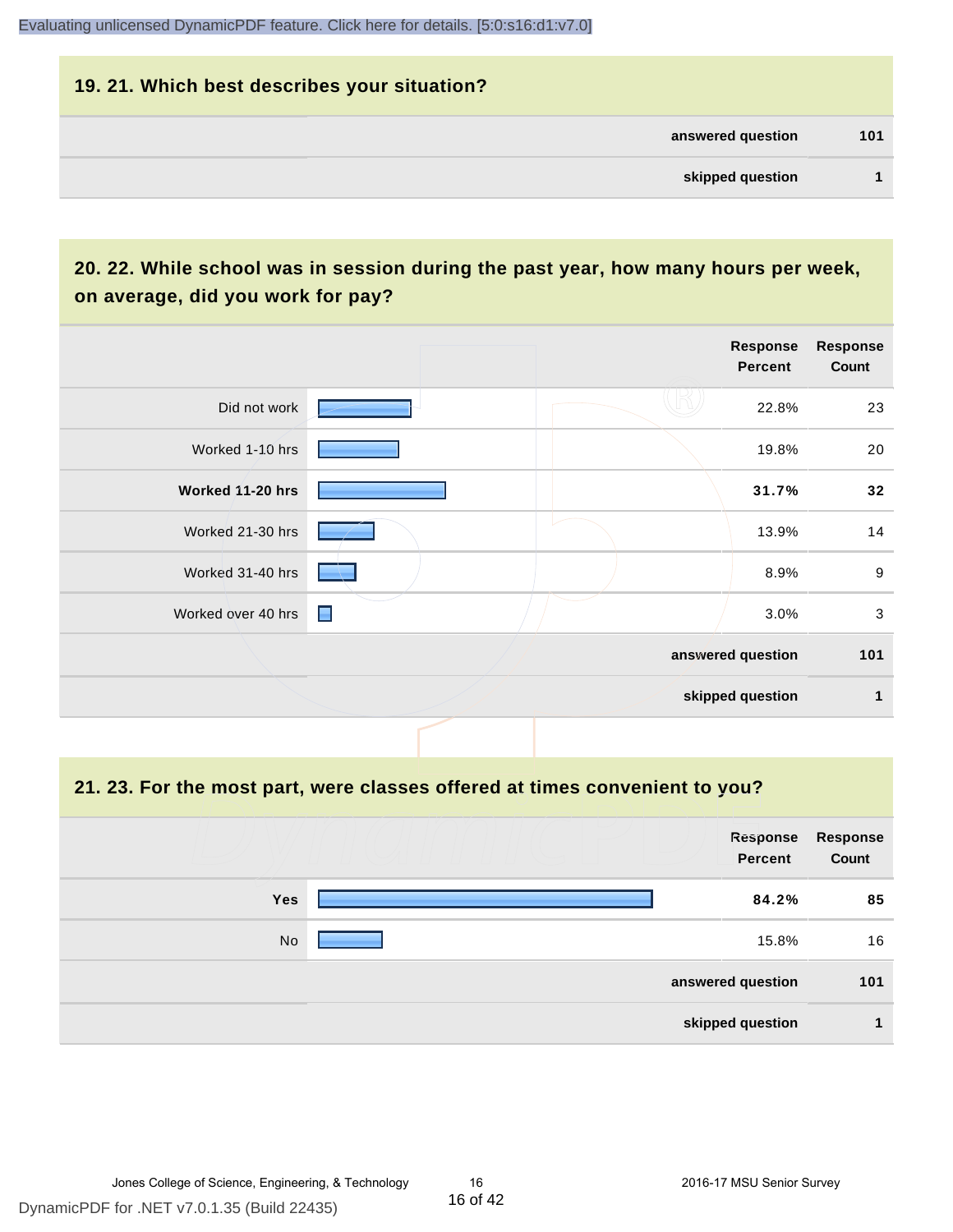#### **22. 24. What time would you have preferred?**

|                | Response<br>Percent | <b>Response</b><br>Count |
|----------------|---------------------|--------------------------|
| Late afternoon | 12.5%               | 2                        |
| Evening        | 12.5%               | 2                        |
| Weekend        | 12.5%               | $\overline{2}$           |
| During the day | 50.0%               | 8                        |
| Online         | 12.5%               | 2                        |
|                | answered question   | 16                       |
|                | skipped question    | 86                       |
|                |                     |                          |

# **23. 25. Which best describes the location where you completed the majority of your courses?**

|                        |             | <b>Response</b><br>Percent | <b>Response</b><br>Count |
|------------------------|-------------|----------------------------|--------------------------|
| <b>Murray</b>          |             | 99.0%                      | 100                      |
| Paducah                |             | 0.0%                       | $\mathbf 0$              |
| Ft. Campbell           |             | 0.0%                       | $\mathbf 0$              |
| Madisonville           | $\bigcirc$  | 0.0%                       | $\mathbf 0$              |
| Hopkinsville           |             | 0.0%                       | $\pmb{0}$                |
| Henderson              |             | 0.0%                       | $\,0\,$                  |
| Online                 | $\mathbf I$ | 1.0%                       | $\mathbf{1}$             |
| Other (please specify) |             | 0.0%                       | $\pmb{0}$                |
|                        |             | answered question          | 101                      |
|                        |             | skipped question           | $\mathbf{1}$             |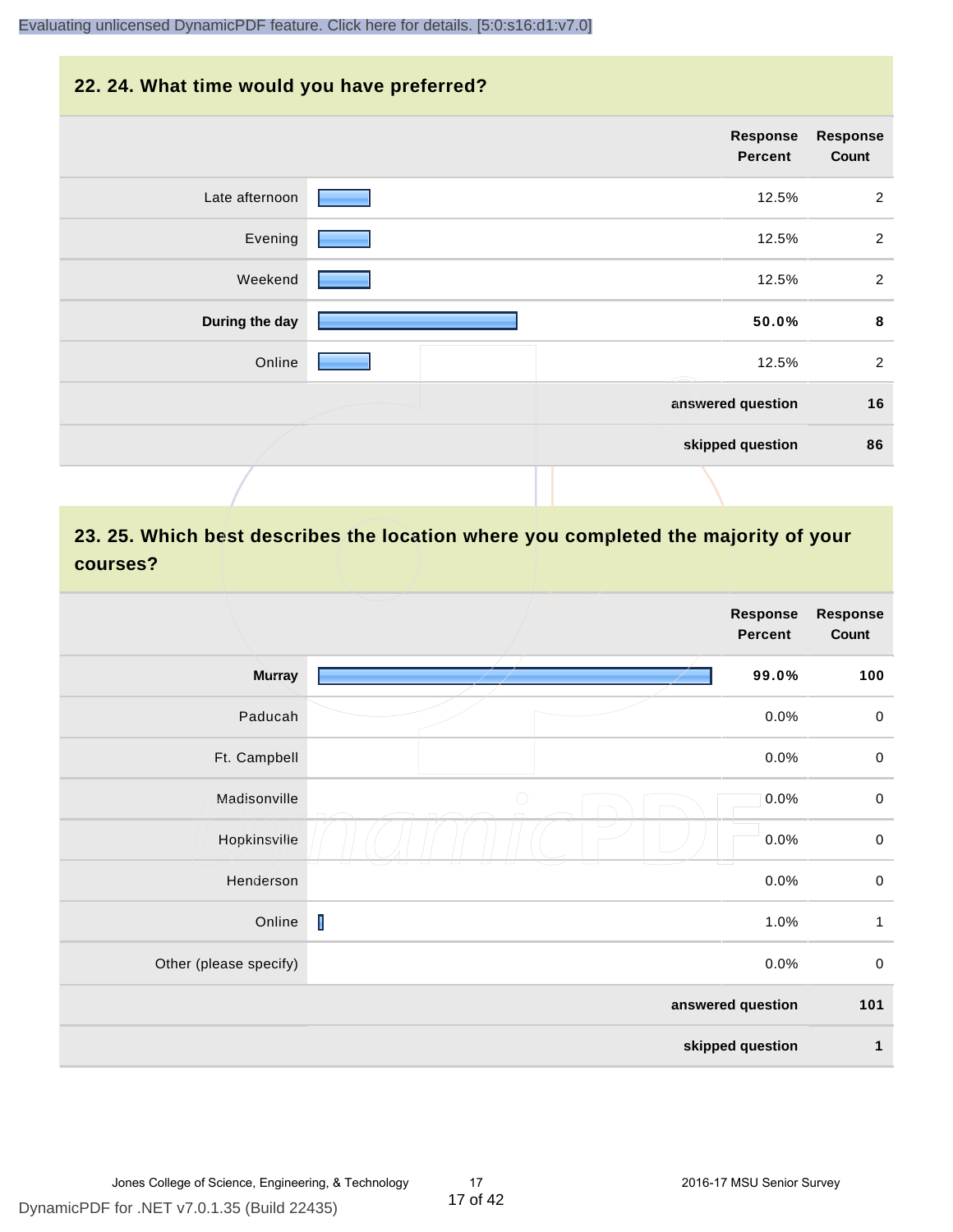#### **24. 26. Did you take any online courses while at Murray State?**

| <b>Response</b><br>Count | Response<br>Percent |     |
|--------------------------|---------------------|-----|
| 60                       | 59.4%               | Yes |
| 41                       | 40.6%               | No  |
| 101                      | answered question   |     |
| 1                        | skipped question    |     |
|                          |                     |     |

# **25. 27. Did it take you an extra semester or more to complete degree requirements at Murray State?**

| <b>Response</b><br>Count | Response<br>Percent |         |                            |
|--------------------------|---------------------|---------|----------------------------|
| 34                       | 33.7%               |         | Yes                        |
| 67                       | 66.3%               |         | $\mathop{\sf No}\nolimits$ |
| 101                      | answered question   |         |                            |
| 1                        | skipped question    |         |                            |
|                          |                     | $\circ$ |                            |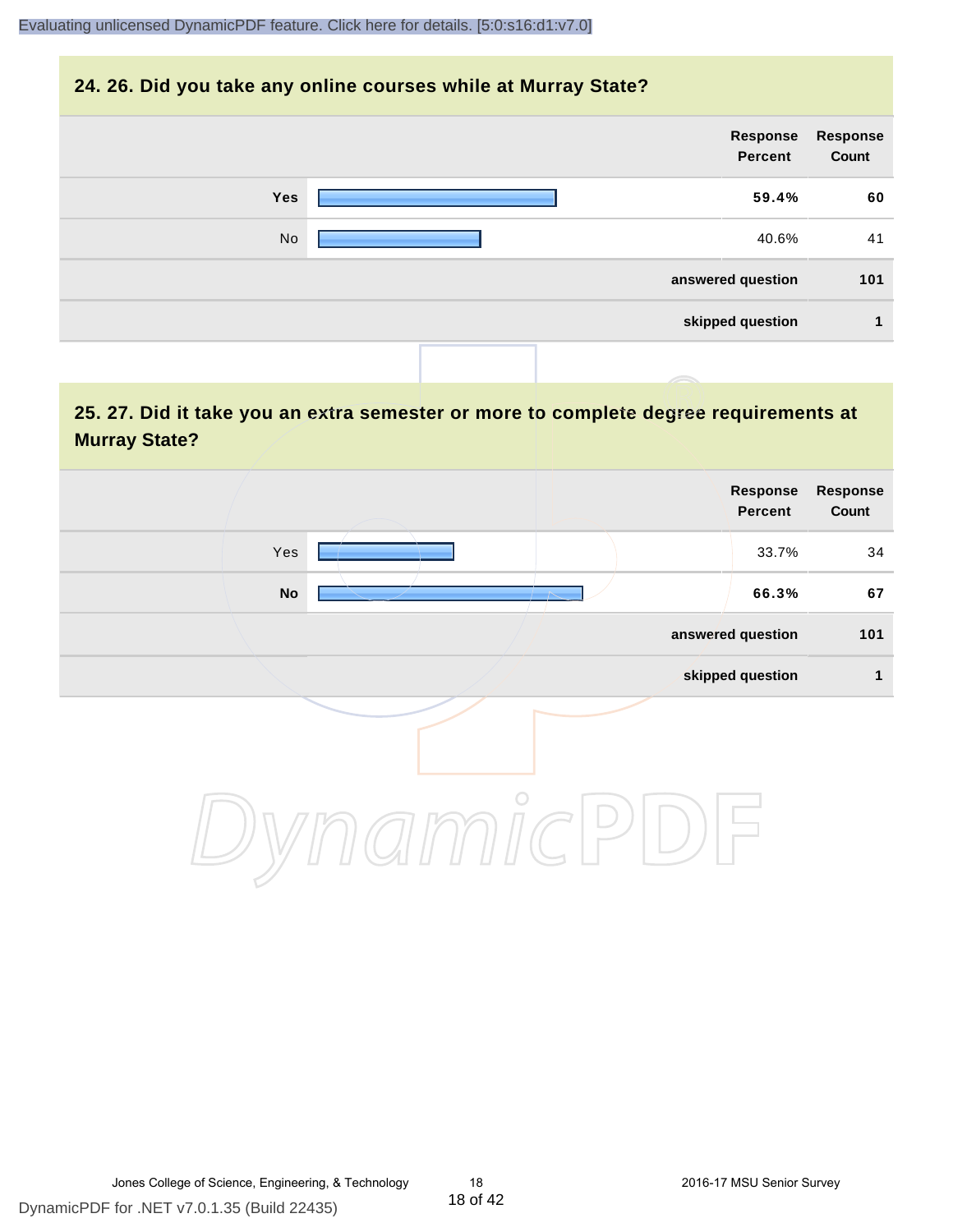#### **26. 28. Why did it take you an extra semester or more?**

|                                                                 |                |            |  | Response<br><b>Percent</b> | Response<br>Count |
|-----------------------------------------------------------------|----------------|------------|--|----------------------------|-------------------|
| Work obligation limited my<br>enrollment.                       |                |            |  | 20.6%                      | $\overline{7}$    |
| Family obligations limited my<br>enrollment.                    |                |            |  | 8.8%                       | 3                 |
| Tuition and other costs of<br>attendance limited my enrollment. | $\blacksquare$ |            |  | 2.9%                       | $\mathbf{1}$      |
| A decision to change majors<br>added to my requirements.        |                |            |  | 38.2%                      | 13                |
| A required course or courses were<br>not offered.               |                |            |  | 29.4%                      | 10                |
| Credits were lost transferring to<br>Murray State.              |                |            |  | 14.7%                      | $\sqrt{5}$        |
| Other (please specify)                                          |                |            |  | 26.5%                      | $\boldsymbol{9}$  |
|                                                                 |                |            |  | answered question          | 34                |
|                                                                 |                |            |  | skipped question           | 68                |
|                                                                 |                | $\bigcirc$ |  |                            |                   |

DynamicPDF for .NET v7.0.1.35 (Build 22435)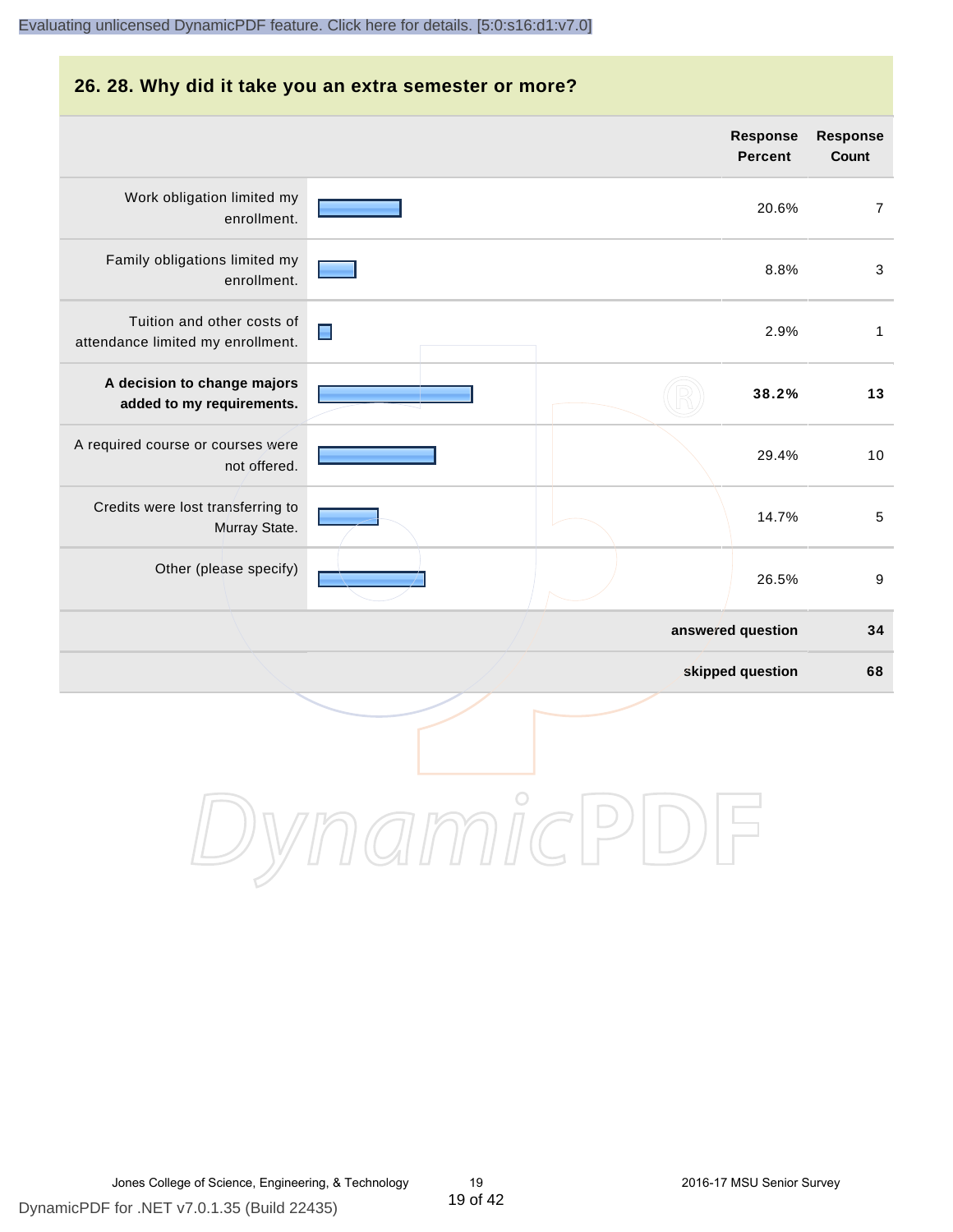| 26. 28. Why did it take you an extra semester or more? |    |
|--------------------------------------------------------|----|
| answered question                                      | 34 |
| skipped question                                       | 68 |

# **27. 29. Did you have trouble getting any course(s) you needed while at Murray State?**

|                                                                            |                                                      | <b>Response</b><br><b>Percent</b> | <b>Response</b><br>Count |
|----------------------------------------------------------------------------|------------------------------------------------------|-----------------------------------|--------------------------|
| Yes                                                                        |                                                      | 34.7%                             | 35                       |
| <b>No</b>                                                                  |                                                      | 65.3%                             | 66                       |
|                                                                            |                                                      | answered question                 | 101                      |
|                                                                            |                                                      | skipped question                  | 1                        |
|                                                                            |                                                      |                                   |                          |
|                                                                            | 28. 30. Why did you have trouble getting the course? |                                   |                          |
|                                                                            |                                                      | <b>Response</b><br><b>Percent</b> | <b>Response</b><br>Count |
| The course was not offered the<br>semester I needed it.                    |                                                      | 34.3%                             | 12                       |
| The course was not offered at<br>hours convenient to my work<br>schedule.  |                                                      | 0.0%                              | $\pmb{0}$                |
| The course was not offered at<br>hours suitable for my school<br>schedule. |                                                      | 22.9%                             | 8                        |
| All course sections were closed.                                           |                                                      | 40.0%                             | 14                       |
| I was unaware of the prerequisites<br>for the course.                      | $\blacksquare$                                       | 2.9%                              | $\mathbf{1}$             |
|                                                                            |                                                      | answered question                 | 35                       |
|                                                                            |                                                      | skipped question                  | 67                       |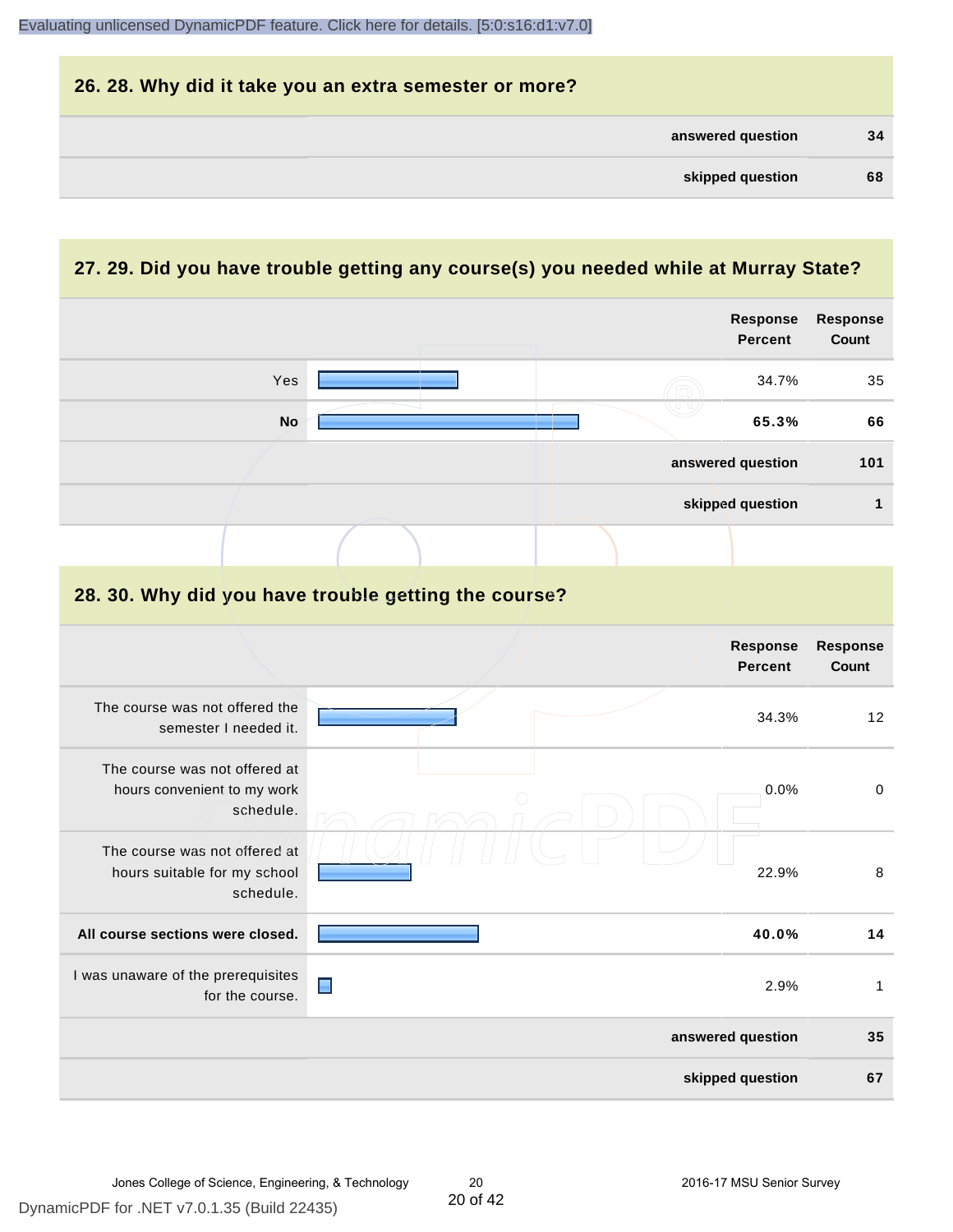# **29. 31. Which statement best describes your experience with off-campus coop/internship?**

|                                    |   |  | <b>Response</b><br><b>Percent</b> | <b>Response</b><br>Count |
|------------------------------------|---|--|-----------------------------------|--------------------------|
| Cannot judge; I did not have one.  |   |  | 36.7%                             | 36                       |
| My experience was very valuable.   |   |  | 36.7%                             | 36                       |
| My experience was valuable.        |   |  | 20.4%                             | 20                       |
| My experience was of little value. |   |  | 5.1%                              | 5                        |
| My experience was of no value.     | I |  | 1.0%                              | 1                        |
|                                    |   |  | answered question                 | 98                       |
|                                    |   |  | skipped question                  | 4                        |
|                                    |   |  |                                   |                          |

# **30. 32. Which statement best describes your experience with on-campus facultydirected research, scholarly, or creative project?**

|                                    | <b>Response</b><br><b>Percent</b> | <b>Response</b><br>Count |
|------------------------------------|-----------------------------------|--------------------------|
| Cannot judge; I did not have one.  | 34.3%                             | 34                       |
| My experience was very valuable.   | 21.2%                             | 21                       |
| My experience was valuable.        | 34.3%                             | 34                       |
| My experience was of little value. | 8.1%                              | 8                        |
| My experience was of no value.     | Π<br>2.0%                         | 2                        |
|                                    | answered question                 | 99                       |
|                                    | skipped question                  | 3                        |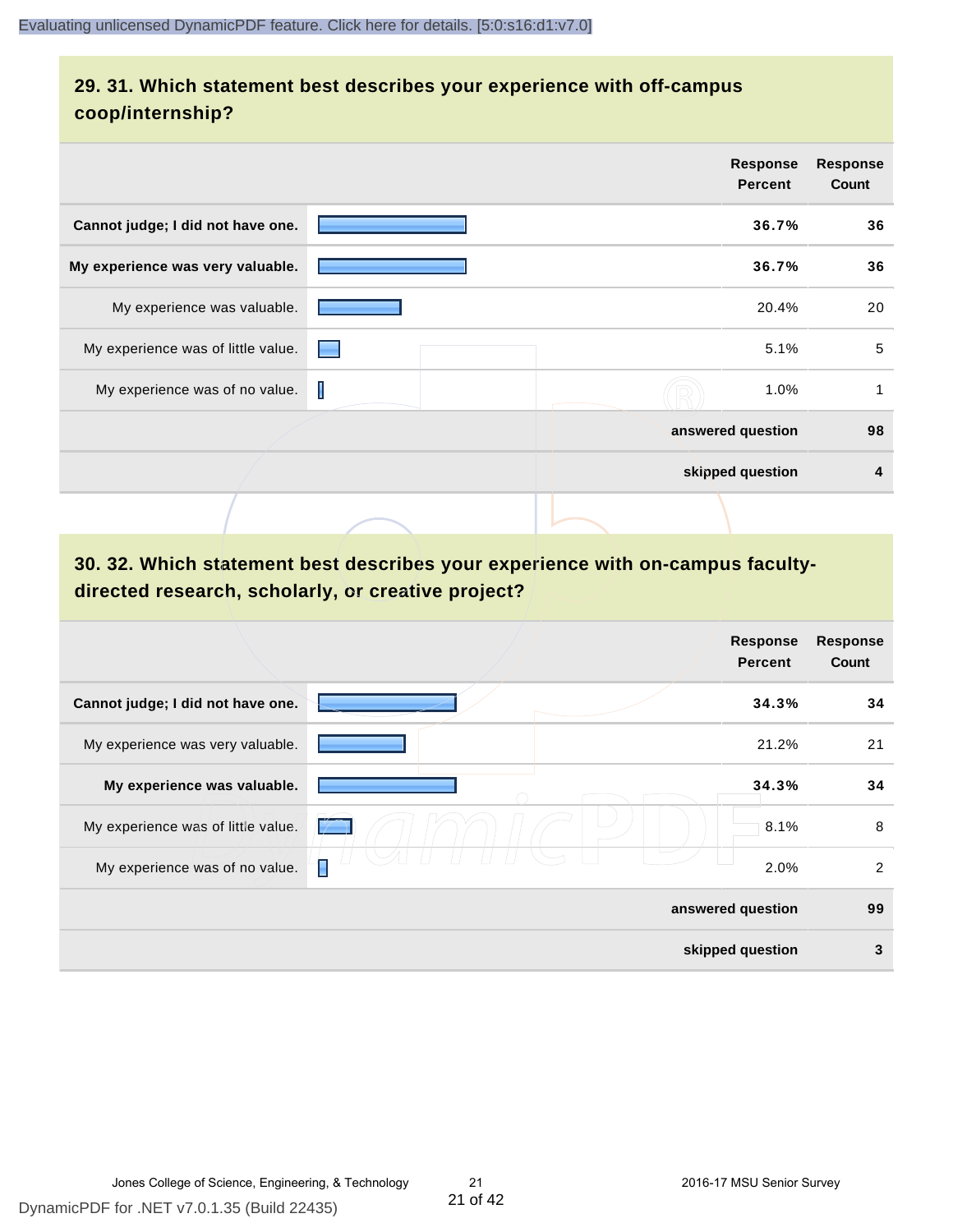# **31. 33. Which statement best describes your experience with academic advising in your major/area?**

|                                                          | Response<br>Percent                                      | Response<br>Count |
|----------------------------------------------------------|----------------------------------------------------------|-------------------|
| Cannot judge; I did not make use<br>of the opportunity.  | $\blacksquare$<br>4.0%                                   | $\overline{4}$    |
| I was satisfied with information my<br>adviser provided. | 78.8%                                                    | 78                |
| Advice was inaccurate,<br>incomplete, or misleading.     | 15.2%                                                    | 15                |
| My adviser was not available.                            | ₽<br>2.0%                                                | $\overline{2}$    |
|                                                          | answered question                                        | 99                |
|                                                          | skipped question                                         | $\mathbf 3$       |
|                                                          | amnicPl<br>$\left( \begin{array}{c} \end{array} \right)$ |                   |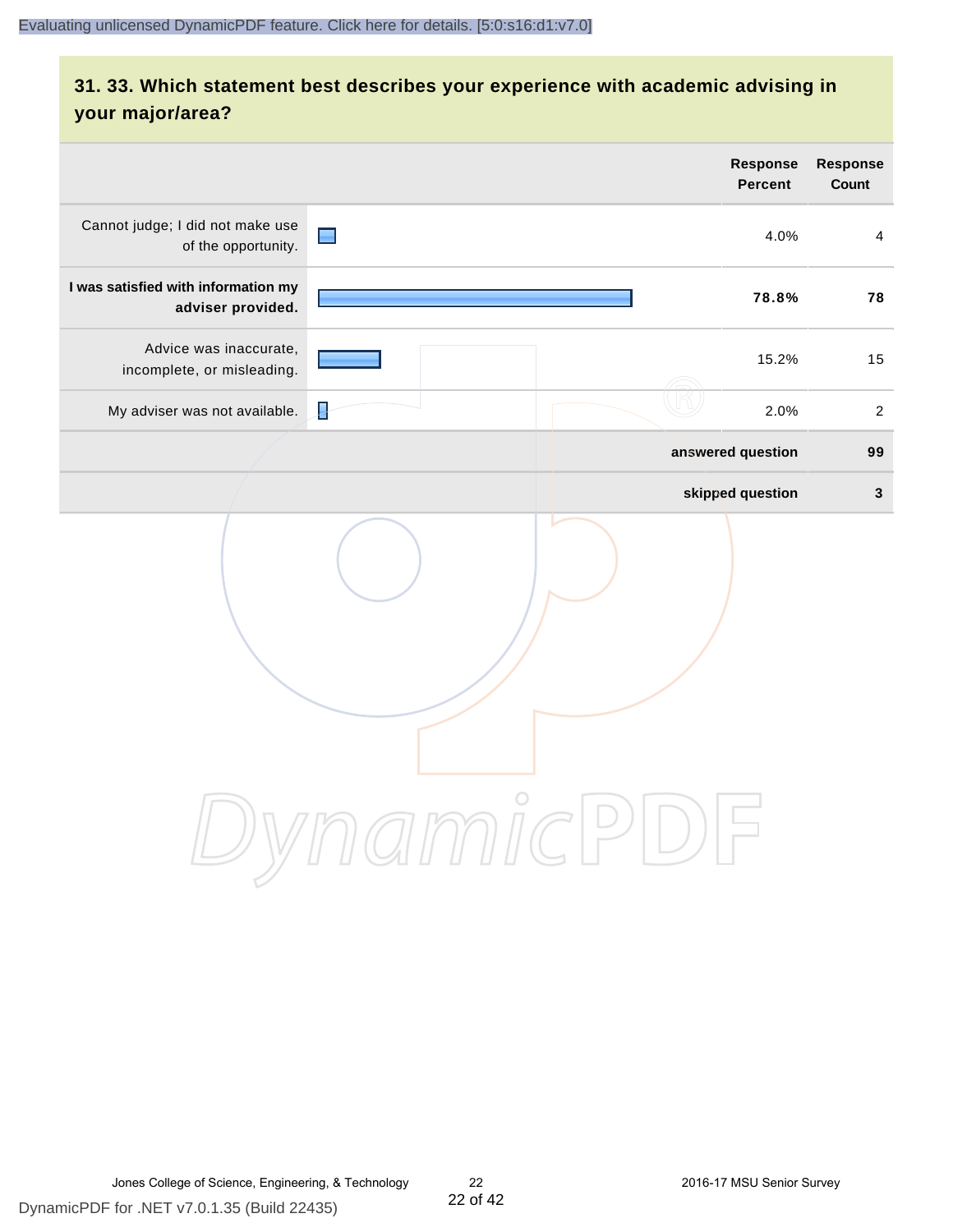# **31. 33. Which statement best describes your experience with academic advising in your major/area?**

| answered question | 99 |
|-------------------|----|
| skipped question  | 3  |



Jones College of Science, Engineering, & Technology 23 2016-17 MSU Senior Survey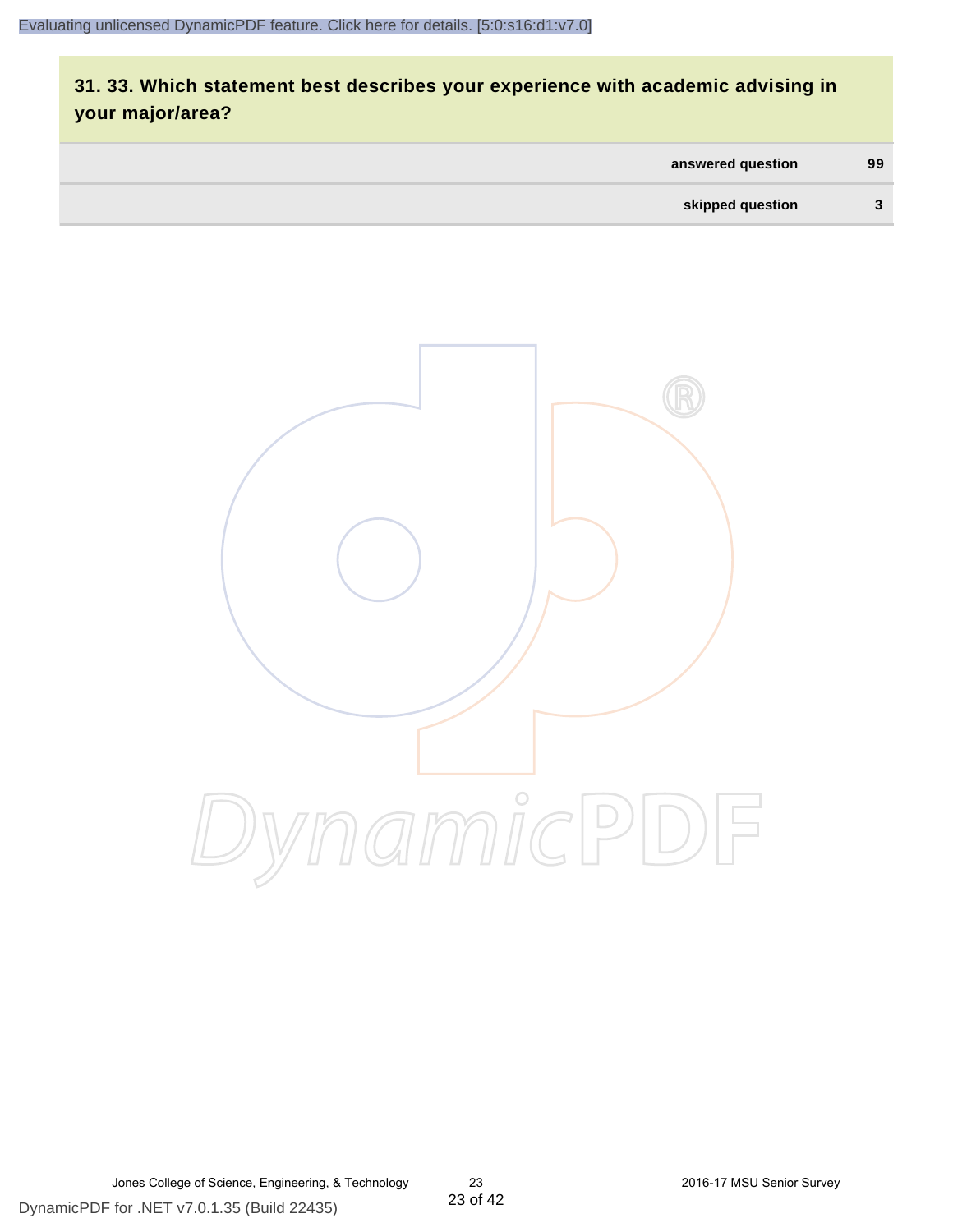# **32. Questions 34-48 For each of these items, indicate the extent to which you were satisfied.**

|                                                                                                                                                       | <b>Very</b><br>satisfied | <b>Satisfied</b> | <b>Dissatisfied</b> | <b>Very</b><br>dissatisfied | Rating<br>Average | Rating<br>Count |
|-------------------------------------------------------------------------------------------------------------------------------------------------------|--------------------------|------------------|---------------------|-----------------------------|-------------------|-----------------|
| 34. Class size relative to type of<br>course                                                                                                          | 41.9% (39)               | 55.9% (52)       | $2.2\%$ (2)         | $0.0\%$ (0)                 | 3.40              | 93              |
| 35. Out-of-class availability of<br>faculty                                                                                                           | 31.2% (29)               | 60.2% (56)       | $6.5\%$ (6)         | $2.2\%$ (2)                 | 3.20              | 93              |
| 36. Effectiveness of your high<br>school preparation for college work                                                                                 | 26.1% (24)               | 42.4% (39)       | 21.7% (20)          | $9.8\%$ (9)                 | 2.85              | 92              |
| 37. Fairness of faculty in their<br>treatment of individual students                                                                                  | 26.9% (25)               | 61.3% (57)       | $8.6\%$ (8)         | $3.2\%$ (3)                 | 3.12              | 93              |
| 38. Overall quality of instruction at<br><b>Murray State</b>                                                                                          | 26.9% (25)               | 63.4% (59)       | 6.5%(6)             | $3.2\%$ (3)                 | 3.14              | 93              |
| 39. Quality of instruction in<br><b>University Studies (General</b><br>Education) courses                                                             | 16.3% (15)               | 71.7% (66)       | $9.8\%$ (9)         | $2.2\%$ (2)                 | 3.02              | 92              |
| 40. Quality of instruction in your<br>major                                                                                                           | 34.4% (32)               | 55.9% (52)       | $6.5\%$ (6)         | $3.2\%$ (3)                 | 3.22              | 93              |
| 41. Clarity of program objectives in<br>your major                                                                                                    | 37.0% (34)               | 54.3% (50)       | $6.5\%$ (6)         | $2.2%$ (2)                  | 3.26              | 92              |
| 42. Intellectual challenge of the<br>academic program                                                                                                 | 38.7% (36)               | 57.0% (53)       | $2.2\%$ (2)         | $2.2\%$ (2)                 | 3.32              | 93              |
| 43. Encouragement and<br>information from your major<br>department for employment after<br>graduation                                                 | 32.6% (30)               | 51.1% (47)       | $9.8\%$ (9)         | $6.5\%$ (6)                 | 3.10              | 92              |
| 44. Availability of opportunities to<br>engage in a faculty-mentored<br>research, scholarly, or creative<br>project in your area of<br>study/interest | 27.2% (25)               | 48.9% (45)       | 19.6% (18)          | $4.3\%$ (4)                 | 2.99              | 92              |
| 45. Library hours                                                                                                                                     | 33.7% (31)               | 58.7% (54)       | $5.4\%$ (5)         | $2.2\%$ (2)                 | 3.24              | 92              |
|                                                                                                                                                       |                          |                  |                     |                             | answered question | 93              |
|                                                                                                                                                       |                          |                  |                     |                             | skipped question  | 9               |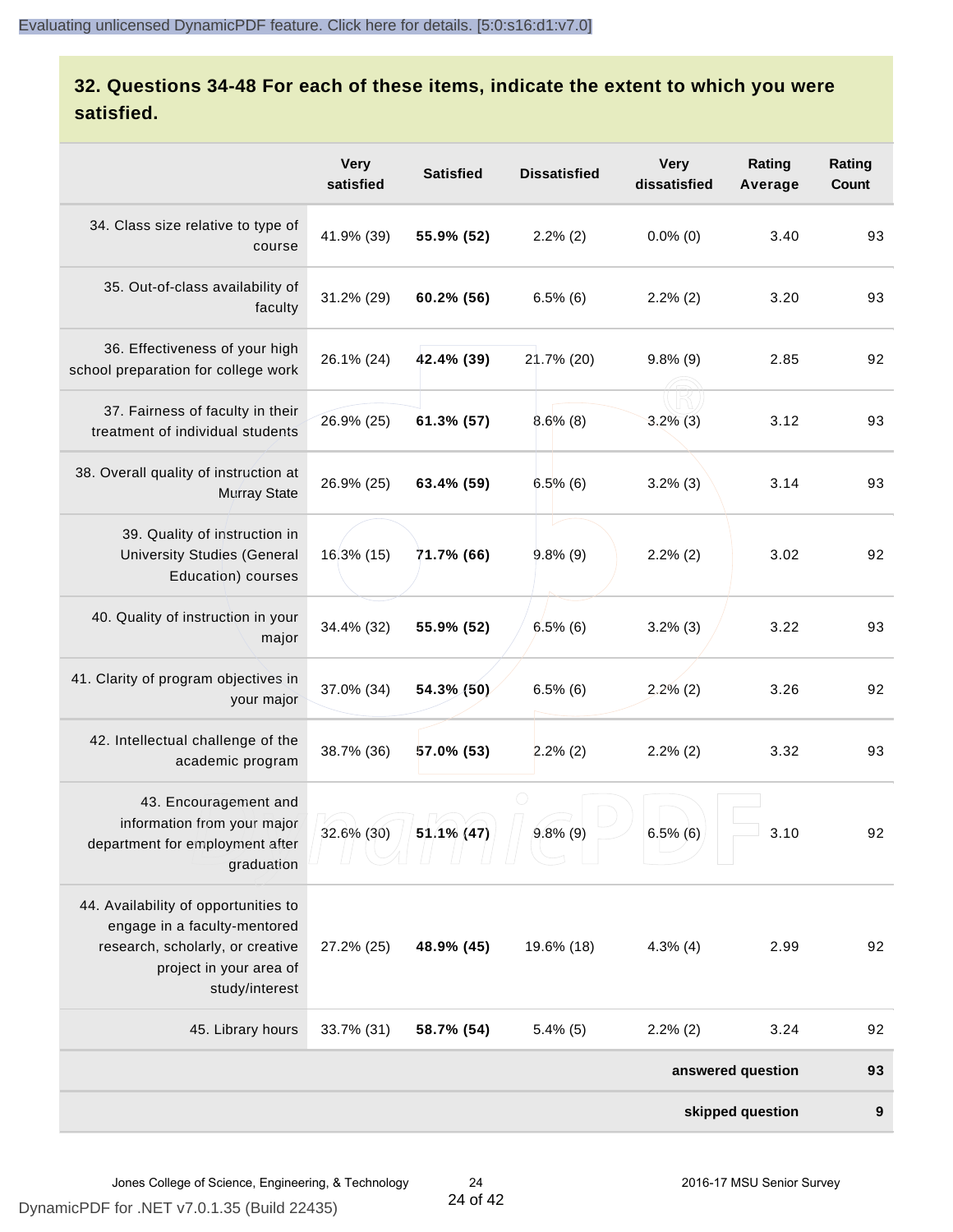#### **32. Questions 34-48 For each of these items, indicate the extent to which you were satisfied.**

|                                                                                                                              |               |            |             |             | skipped question  | 9  |
|------------------------------------------------------------------------------------------------------------------------------|---------------|------------|-------------|-------------|-------------------|----|
|                                                                                                                              |               |            |             |             | answered question | 93 |
| 48. Computer, individual and group<br>work spaces available within<br>University Libraries (Waterfield,<br>Pogue and Overby) | $30.4\%$ (28) | 57.6% (53) | 10.9% (10)  | $1.1\%$ (1) | 3.17              | 92 |
| 47. Access to on-hand or<br>electronic library resources                                                                     | 31.5% (29)    | 60.9% (56) | $6.5\%$ (6) | $1.1\%$ (1) | 3.23              | 92 |
| 46 Effectiveness of library<br>personnel in meeting your<br>information needs                                                | 26.1% (24)    | 65.2% (60) | $7.6\%$ (7) | $1.1\%$ (1) | 3.16              | 92 |
|                                                                                                                              |               |            |             |             |                   |    |

**33. Questions 49-55 University Studies is designed to offer you a broad base of skills and knowledge and to prepare you for upper division study. Please indicate how effective University Studies at Murray State was in helping you achieve these goals.**

|                                                                            | <b>Very</b><br>effective | <b>Effective</b> | <b>Ineffective</b> | <b>Very</b><br>ineffective | Rating<br>Average | Rating<br>Count |
|----------------------------------------------------------------------------|--------------------------|------------------|--------------------|----------------------------|-------------------|-----------------|
| 49. Writing skills                                                         | 26.7% (24)               | $63.3\%$ (57)    | $10.0\%$ (9)       | $0.0\%$ (0)                | 3.17              | 90              |
| 50. Speaking skills                                                        | $31.1\%$ (28)            | 57.8% (52)       | $8.9\%$ (8)        | $2.2\%$ (2)                | 3.18              | 90              |
| 51. Critical thinking skills                                               | 35.6% (32)               | 52.2% (47)       | $12.2\%$ (11)      | $0.0\%$ (0)                | 3.23              | 90              |
| 52. Technology skills/computer<br>skills                                   | 32.2% (29)               | 54.4% (49)       | $11.1\%$ (10)      | $2.2\%$ (2)                | 3.17              | 90              |
| 53. General knowledge in the<br>liberal arts and sciences                  | 23.3% (21)               | 64.4% (58)       | $10.0\%$ (9)       | $2.2\%$ (2)                | 3.09              | 90              |
| 54. International perspectives                                             | 22.2% (20)               | 58.9% (53)       | $11.1\%$ (10)      | $7.8\%$ (7)                | 2.96              | 90              |
| 55. Stimulation of interest in areas<br>outside your chosen field of study | 25.6% (23)               | 57.8% (52)       | $11.1\%$ (10)      | $5.6\%$ (5)                | 3.03              | 90              |
|                                                                            |                          |                  |                    |                            | answered question | 90              |
|                                                                            |                          |                  |                    |                            | skipped question  | 12              |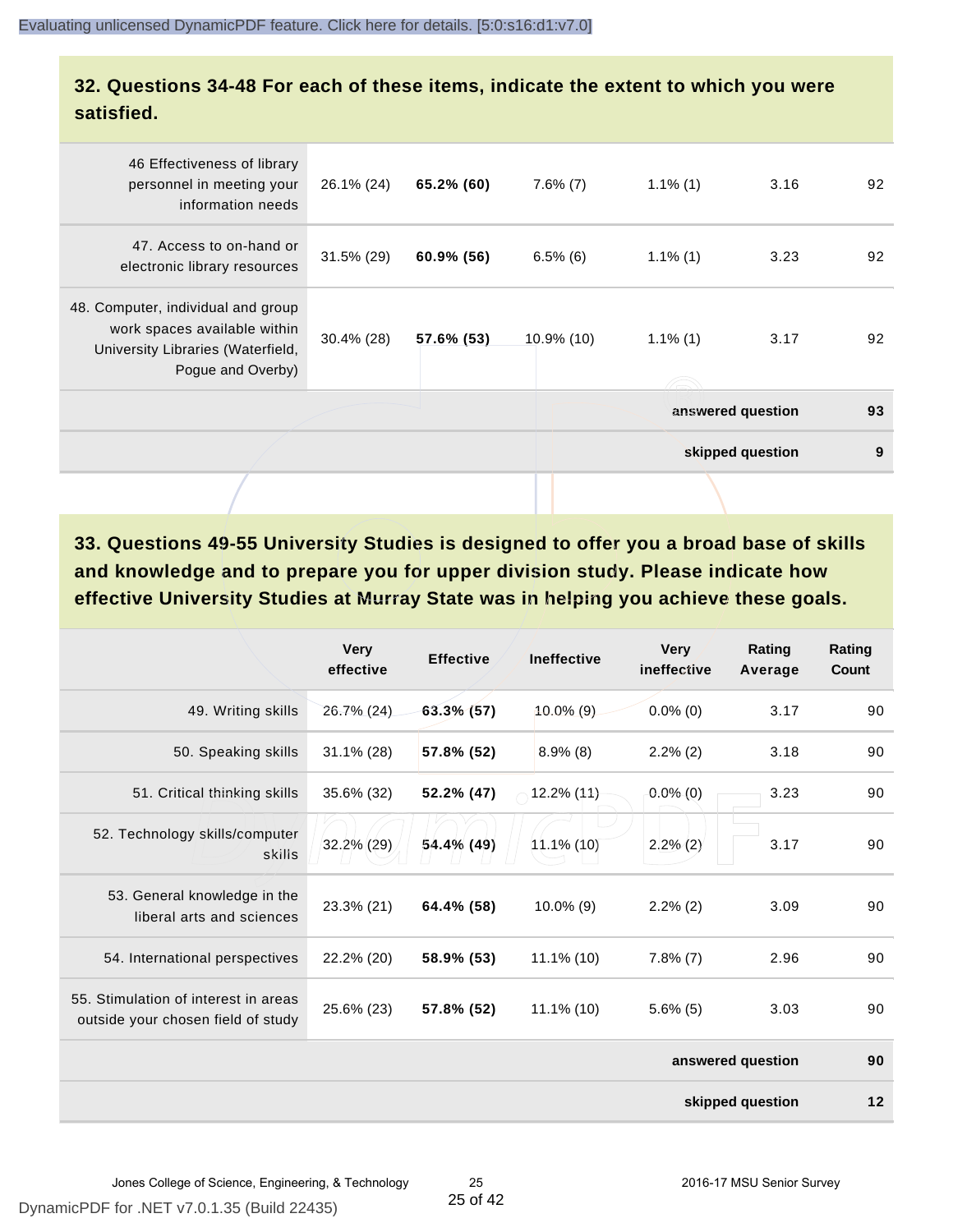**34. Questions 56-89For each of these services, activities or programs that you used, please indicate the extent to which you were satisfied that they met your needs. For those that you did not use, mark the "Did Not Use" option.**

|                                                                                    | <b>Very</b><br>satisfied | <b>Satisfied</b> | <b>Dissatisfied</b> | <b>Very</b><br>dissatisfied | <b>Did</b><br><b>Not</b><br><b>Use</b> | Rating<br>Average | Rating<br><b>Count</b> |
|------------------------------------------------------------------------------------|--------------------------|------------------|---------------------|-----------------------------|----------------------------------------|-------------------|------------------------|
| 56. African-American/Multicultural<br><b>Student Services</b>                      | $4.5\%$ (4)              | 14.8%<br>(13)    | $1.1\%$ (1)         | $0.0\%$ (0)                 | 79.5%<br>(70)                          | 3.17              | 88                     |
| 57. Blackboard/Canvas                                                              | 21.3%<br>(19)            | 73.0%<br>(65)    | $3.4\%$ (3)         | $2.2\%$ (2)                 | 0.0%<br>(0)                            | 3.13              | 89                     |
| 58. Career Services Office                                                         | $9.1\%$ (8)              | 43.2%<br>(38)    | $3.4\%$ (3)         | $1.1\%$ (1)                 | 43.2%<br>(38)                          | 3.06              | 88                     |
| 59. Cultural programming and<br>activities                                         | $4.6\%$ (4)              | 21.8%<br>(19)    | $2.3\%$ (2)         | $0.0\%$ (0)                 | 71.3%<br>(62)                          | 3.08              | 87                     |
| 60. Degree audit (MAP report)                                                      | 28.4%<br>(25)            | 59.1%<br>(52)    | $6.8\%$ (6)         | $0.0\%$ (0)                 | 5.7%<br>(5)                            | 3.23              | 88                     |
| 61. Financial Aid Office customer<br>service                                       | 13.8%<br>(12)            | 49.4%<br>(43)    | 14.9% (13)          | 6.9%(6)                     | 14.9%<br>(13)                          | 2.82              | 87                     |
| 62. Dining Services                                                                | 10.2%<br>(9)             | 64.8%<br>(57)    | $8.0\%$ (7)         | $3.4\%$ (3)                 | 13.6%<br>(12)                          | 2.95              | 88                     |
| 63. Graduation Office                                                              | $8.0\%$ (7)              | 54.5%<br>(48)    | $6.8\%$ $(6)$       | $3.4\%$ (3)                 | 27.3%<br>(24)                          | 2.92              | 88                     |
| 64. Greek life and activities                                                      | 15.9%<br>(14)            | 27.3%<br>(24)    | $5.7\%$ (5)         | $1.1\%$ (1)                 | 50.0%<br>(44)                          | 3.16              | 88                     |
| 65. Health Services                                                                | 18.4%<br>(16)            | 41.4%<br>(36)    | 16.1% (14)          | $0.0\%$ (0)                 | 24.1%<br>(21)                          | 3.03              | 87                     |
| 66. Honor Societies/Departmental<br><b>Clubs/Special Interest</b><br>Organizations | 13.8%<br>(12)            | 55.2%<br>(48)    | $4.6\%$ (4)         | $1.1\%$ (1)                 | 25.3%<br>(22)                          | 3.09              | 87                     |
| 67. International programs and<br>activities                                       | $9.1\%$ (8)              | 19.3%<br>(17)    | $2.3\%$ (2)         | $2.3\%$ (2)                 | 67.0%<br>(59)                          | 3.07              | 88                     |
|                                                                                    |                          |                  |                     |                             |                                        | answered question | 89                     |
|                                                                                    |                          |                  |                     |                             |                                        | skipped question  | 13                     |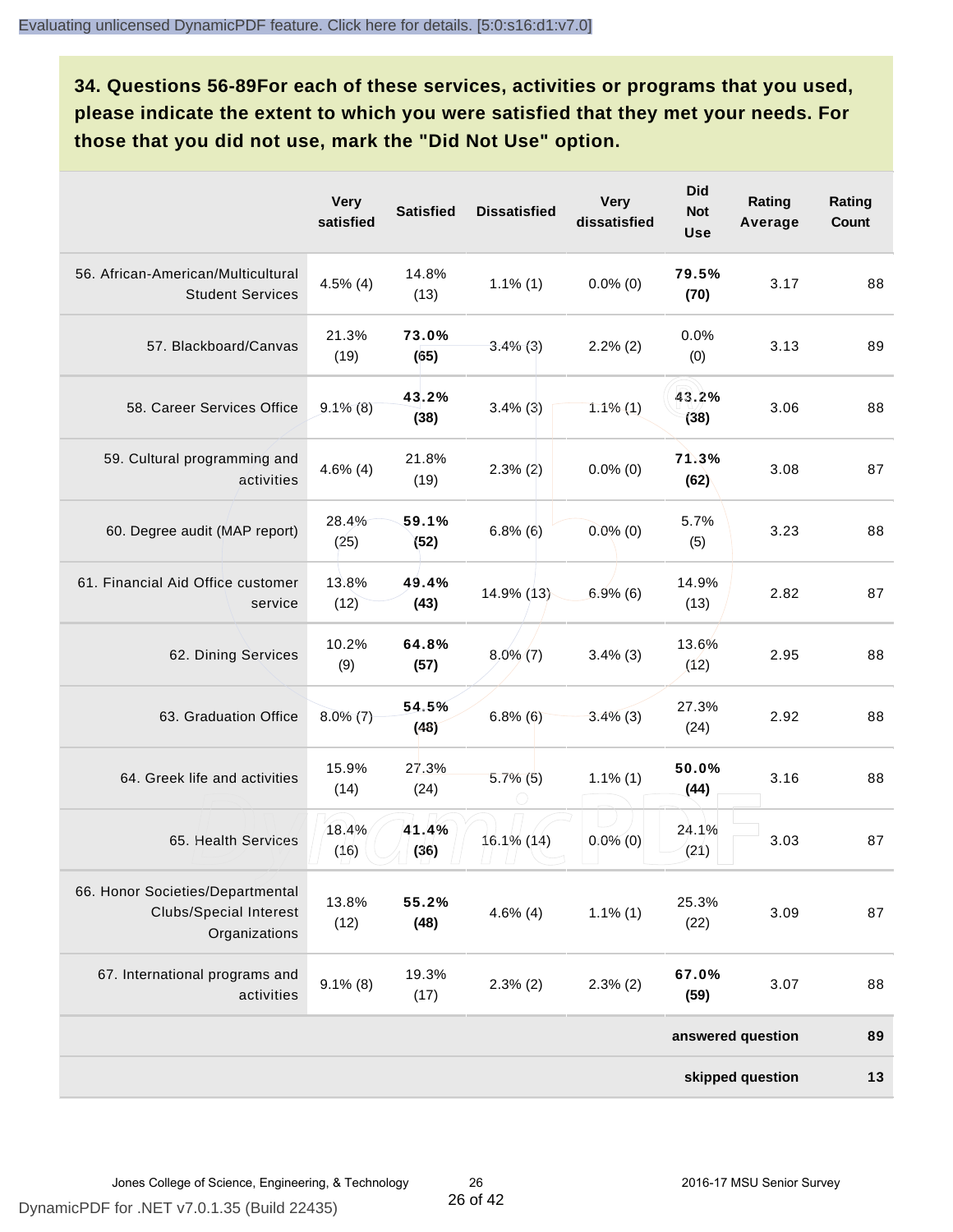**34. Questions 56-89For each of these services, activities or programs that you used, please indicate the extent to which you were satisfied that they met your needs. For those that you did not use, mark the "Did Not Use" option.**

|                                                                  |               |               |               |             | skipped question  |      | 13 |
|------------------------------------------------------------------|---------------|---------------|---------------|-------------|-------------------|------|----|
|                                                                  |               |               |               |             | answered question |      | 89 |
| 81. Services for non-traditional<br>students                     | $4.6\%$ (4)   | 19.5%<br>(17) | $1.1\%$ (1)   | $1.1\%$ (1) | 73.6%<br>(64)     | 3.04 | 87 |
| 80. Scholarships/grants/student<br>employment                    | 26.1%<br>(23) | 55.7%<br>(49) | $8.0\%$ (7)   | $2.3\%$ (2) | 8.0%<br>(7)       | 3.15 | 88 |
| 79. Residential College<br>programming and activities            | 13.8%<br>(12) | 43.7%<br>(38) | $3.4\%$ (3)   | $2.3\%$ (2) | 36.8%<br>(32)     | 3.09 | 87 |
| 78. Registration through myGate                                  | 18.2%<br>(16) | 67.0%<br>(59) | 11.4% (10)    | $2.3\%$ (2) | 1.1%<br>(1)       | 3.02 | 88 |
| 77. Public Safety/Security<br><b>Services</b>                    | 17.2%<br>(15) | 46.0%<br>(40) | $8.0\%$ (7)   | $2.3\%$ (2) | 26.4%<br>(23)     | 3.06 | 87 |
| 76. Online courses that are not<br><b>Blackboard or Canvas</b>   | $6.9\%$ $(6)$ | 20.7%<br>(18) | $5.7\%$ (5)   | $2.3\%$ (2) | 64.4%<br>(56)     | 2.90 | 87 |
| 75. NCAA Sports                                                  | 14.8%<br>(13) | 33.0%<br>(29) | $3.4\%$ (3)   | $1.1\%$ (1) | 47.7%<br>(42)     | 3.17 | 88 |
| 74. MSU web site                                                 | 23.0%<br>(20) | 70.1%<br>(61) | $2.3\%$ (2)   | $0.0\%$ (0) | 4.6%<br>(4)       | 3.22 | 87 |
| 73. Library                                                      | 28.4%<br>(25) | 56.8%<br>(50) | $5.7\%$ (5)   | $1.1\%$ (1) | 8.0%<br>(7)       | 3.22 | 88 |
| 72. Lowry Center/Developmental<br>courses and tutoring           | $5.9\%$ (5)   | 24.7%<br>(21) | $2.4\%$ (2)   | $0.0\%$ (0) | 67.1%<br>(57)     | 3.11 | 85 |
| 71. LGBT programs                                                | $3.4\%$ (3)   | 16.1%<br>(14) | $2.3\%$ $(2)$ | $0.0\%$ (0) | 78.2%<br>(68)     | 3.05 | 87 |
| 70. Intramural Sports and<br>Recreation                          | 21.6%<br>(19) | 42.0%<br>(37) | $6.8\%$ (6)   | $0.0\%$ (0) | 29.5%<br>(26)     | 3.21 | 88 |
| 69. Internet and wireless access<br>for study and research needs | 21.2%<br>(18) | 57.6%<br>(49) | 10.6% (9)     | $3.5\%$ (3) | 7.1%<br>(6)       | 3.04 | 85 |
| 68. International student support<br>services                    | $8.0\%$ (7)   | 12.5%<br>(11) | $2.3\%$ (2)   | $1.1\%$ (1) | 76.1%<br>(67)     | 3.14 | 88 |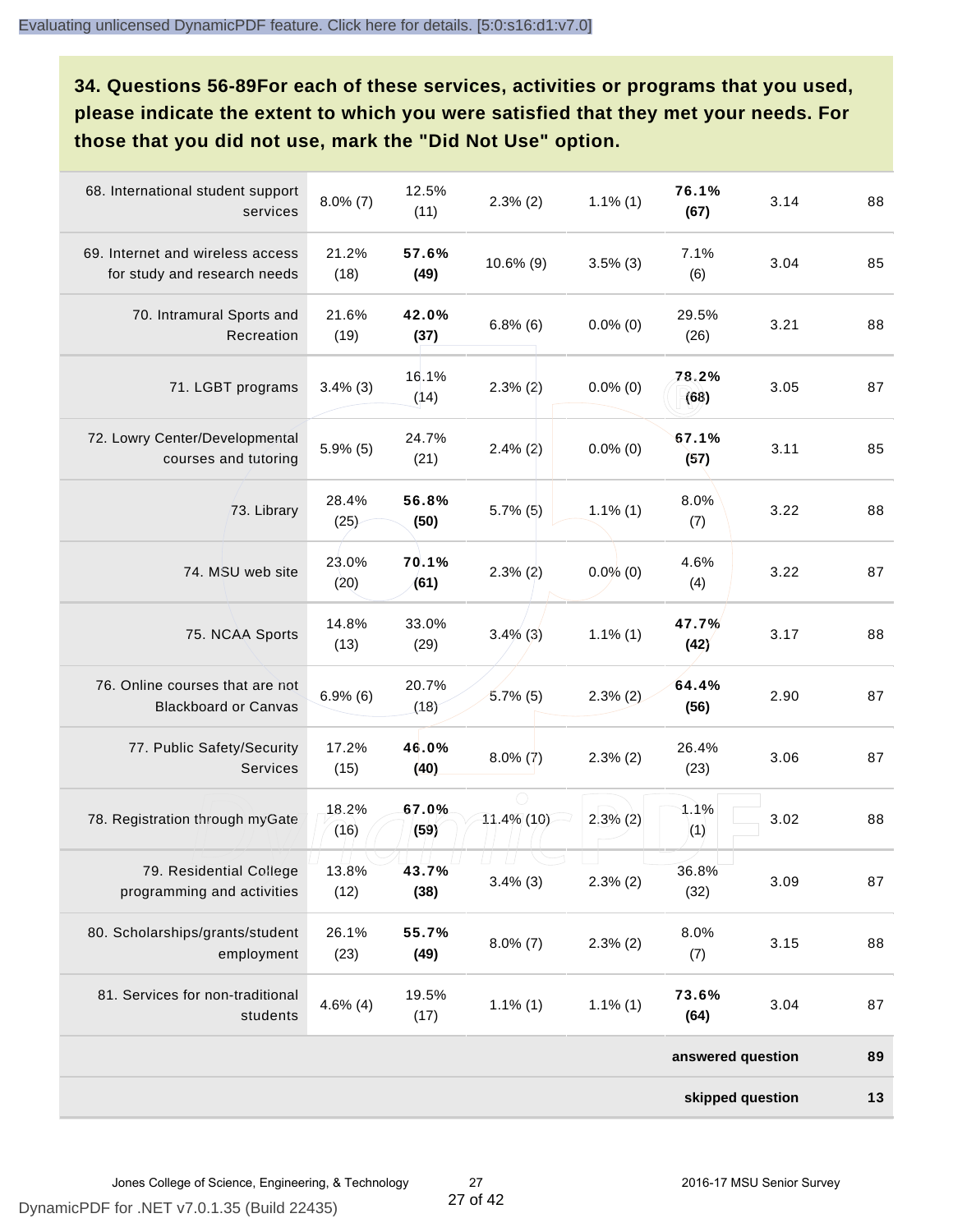**34. Questions 56-89For each of these services, activities or programs that you used, please indicate the extent to which you were satisfied that they met your needs. For those that you did not use, mark the "Did Not Use" option.**

| 82. Student Disability Services<br>(SDS) | $8.0\%$ (7)   | 14.9%<br>(13) | $1.1\%$ (1)   | $0.0\%$ (0) | 75.9%<br>(66)     | 3.29 | 87 |
|------------------------------------------|---------------|---------------|---------------|-------------|-------------------|------|----|
| 83. Transcript requests                  | 12.6%<br>(11) | 49.4%<br>(43) | 11.5% (10)    | $2.3\%$ (2) | 24.1%<br>(21)     | 2.95 | 87 |
| 84. Student Support Services<br>(SSS)    | $6.9\%$ $(6)$ | 13.8%<br>(12) | $3.4\%$ (3)   | $0.0\%$ (0) | 75.9%<br>(66)     | 3.14 | 87 |
| 85. Transfer Center                      | 10.3%<br>(9)  | 32.2%<br>(28) | $5.7\%$ (5)   | $0.0\%$ (0) | 51.7%<br>(45)     | 3.10 | 87 |
| 86. University Counseling Services       | 10.2%<br>(9)  | 11.4%<br>(10) | $3.4\%$ (3)   | $0.0\%$ (0) | 75.0%<br>(66)     | 3.27 | 88 |
| 87. Veteran Services                     | 10.3%<br>(9)  | $10.3\%$ (9)  | $1.1\%$ (1)   | $2.3\%$ (2) | 75.9%<br>(66)     | 3.19 | 87 |
| 88. Wellness Center                      | 30.7%<br>(27) | 59.1%<br>(52) | $2.3\%$ $(2)$ | $0.0\%$ (0) | 8.0%<br>(7)       | 3.31 | 88 |
| 89. Women's Center                       | $5.7\%$ (5)   | $6.9\%$ (6)   | $1.1\%$ (1)   | $0.0\%$ (0) | 86.2%<br>(75)     | 3.33 | 87 |
|                                          |               |               |               |             | answered question |      | 89 |

**skipped question 13**

DynamicPDF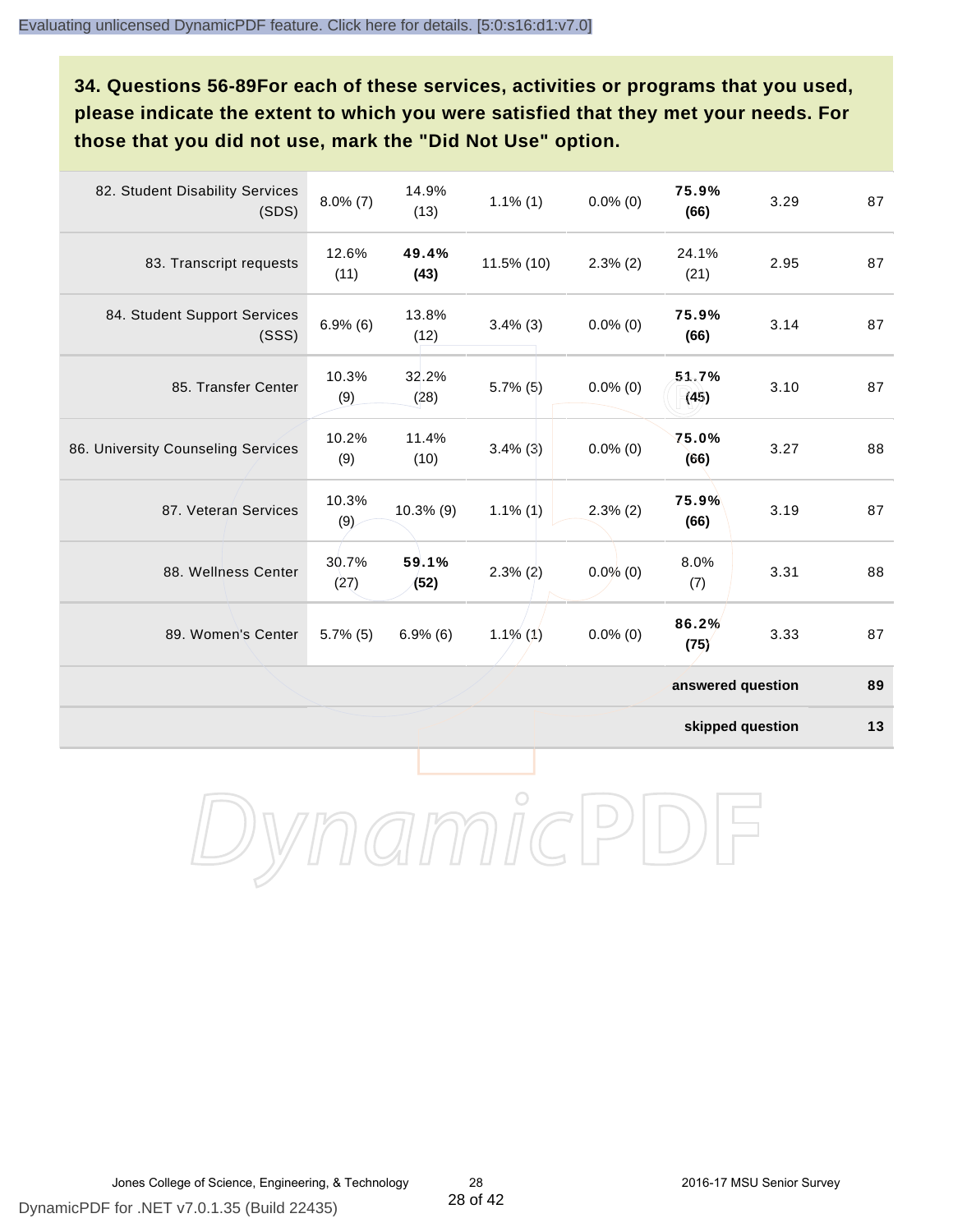#### **35. 90. To what extent did you participate in Residential College activities?**

|                     | Response<br>Percent | Response<br>Count |
|---------------------|---------------------|-------------------|
| Did not participate | 44.3%               | 39                |
| Frequently          | 15.9%               | 14                |
| Occasionally        | 21.6%               | 19                |
| Seldom              | 18.2%               | 16                |
|                     | answered question   | 88                |
|                     | skipped question    | 14                |
|                     | ynamicPD            |                   |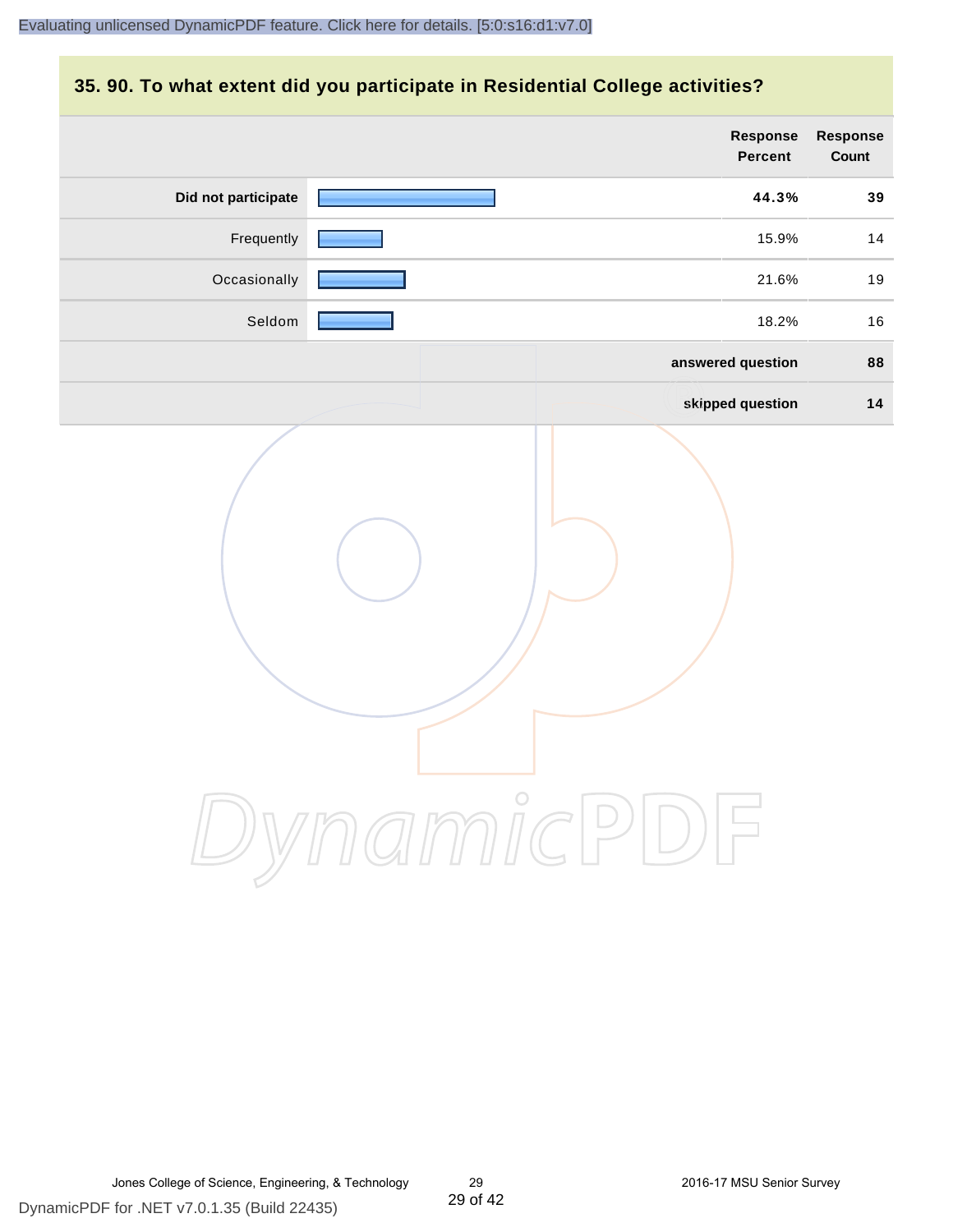#### **35. 90. To what extent did you participate in Residential College activities?**

| answered question | 88 |
|-------------------|----|
|-------------------|----|

### **36. 91. Which phrase best describes your opinion of Residential Colleges?**

|                | <b>Response</b><br><b>Percent</b> | <b>Response</b><br>Count              |
|----------------|-----------------------------------|---------------------------------------|
|                | 31.8%                             | 28                                    |
|                | 14.8%                             | 13                                    |
|                | 39.8%                             | 35                                    |
|                | 12.5%                             | 11                                    |
| $\blacksquare$ | 1.1%                              | 1                                     |
|                |                                   | 88                                    |
|                |                                   | 14                                    |
|                |                                   | answered question<br>skipped question |

# **37. 92. When you graduate how many times will you have studied abroad during your university career?**

|                  | Response<br>Percent                                               | <b>Response</b><br>Count |  |
|------------------|-------------------------------------------------------------------|--------------------------|--|
| <b>None</b>      | m<br>12 - 21 - CAS - 21 - 21<br>____<br>- 12 - 12 - 12 -<br>81.8% | 72                       |  |
| One              | 17.0%                                                             | 15                       |  |
| Two              | 0.0%                                                              | $\mathbf 0$              |  |
| Three or more    | П<br>1.1%                                                         | 1                        |  |
|                  | answered question                                                 | 88                       |  |
| skipped question |                                                                   |                          |  |

30 of 42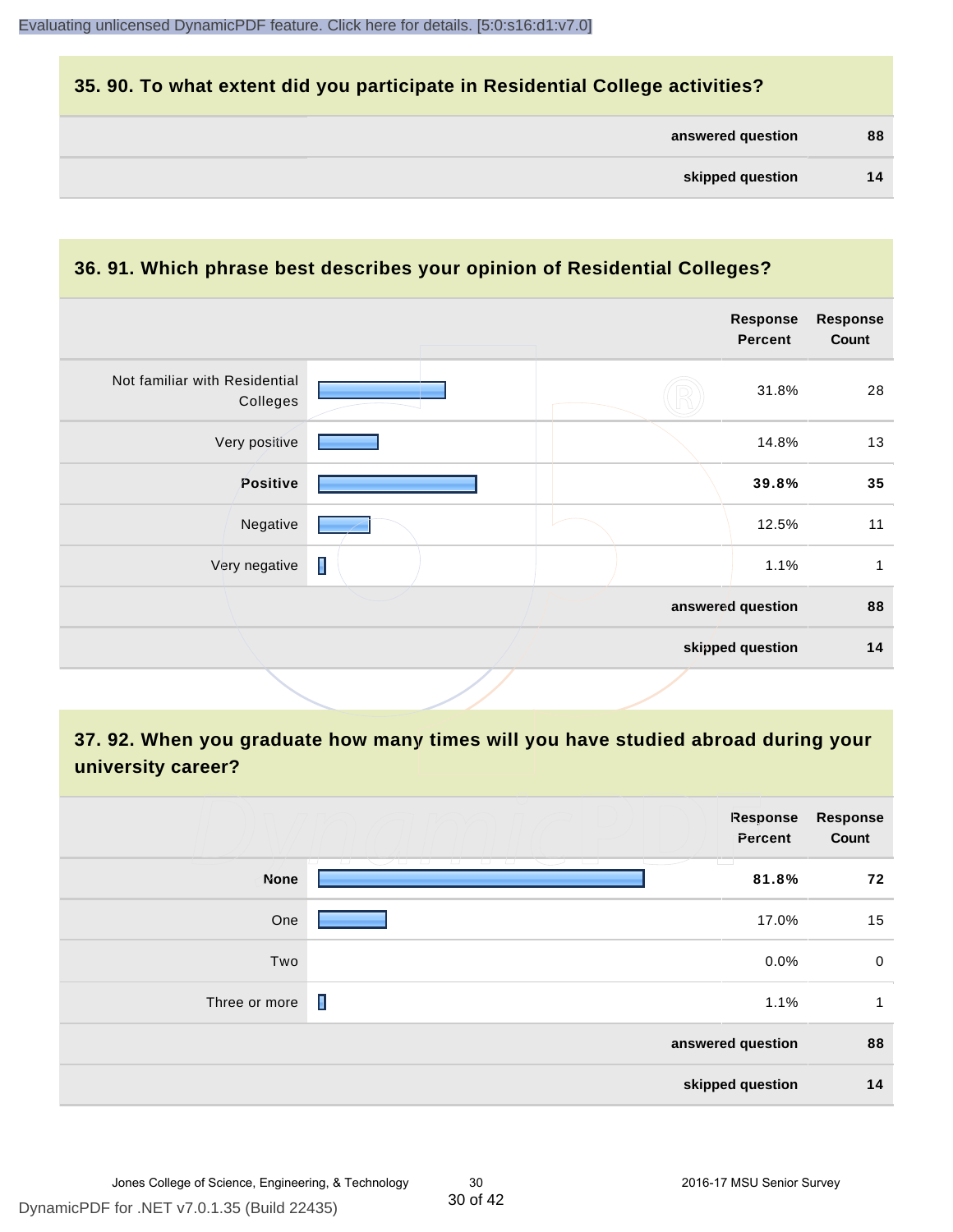# **38. Questions 93-102 The University has formulated ten desired "Characteristics of the Murray State University Graduate." Please indicate how effective your MSU experience was in enhancing your abilities in each area.**

|                                                                                                                                                                      | Very<br>effective | <b>Effective</b> | <b>Ineffective</b> | <b>Very</b><br>ineffective | Rating<br>Average | Rating<br><b>Count</b> |
|----------------------------------------------------------------------------------------------------------------------------------------------------------------------|-------------------|------------------|--------------------|----------------------------|-------------------|------------------------|
| 93. Engage in mature,<br>independent and creative thought<br>and express that thought<br>effectively in oral and written<br>communication;                           | 25.9% (21)        | 65.4% (53)       | $7.4\%$ (6)        | $1.2\%$ (1)                | 3.16              | 81                     |
| 94. Understand and apply the<br>critical and scientific<br>methodologies that academic<br>disciplines employ to discover<br>knowledge and ascertain its<br>validity; | 29.6% (24)        | 64.2% (52)       | 4.9%(4)            | 1.2%(1)                    | 3.22              | 81                     |
| 95. Apply sound standards of<br>information gathering, analysis<br>and evaluation to reach logical<br>decisions;                                                     | $31.3\%$ (25)     | 63.8% (51)       | $5.0\%$ (4)        | $0.0\%$ (0)                | 3.26              | 80                     |
| 96. Understand the roles and<br>applications of science and<br>technology in the solution of the<br>problems of a changing world;                                    | 29.6% (24)        | 65.4% (53)       | $4.9\%$ (4)        | $0.0\%$ (0)                | 3.25              | 81                     |
| 97. Demonstrate a critical<br>understanding of the world's<br>historical, literary, philosophical<br>and artistic traditions;                                        | 16.0% (13)        | 69.1% (56)       | $12.3\%$ (10)      | $2.5\%$ (2)                | 2.99              | 81                     |
| 98. Understand the dynamics of<br>cultural diversity, of competing<br>economic and political systems,<br>and of complex moral and ethical<br>issues;                 | 16.0% (13)        | 71.6% (58)       | $8.6\%$ (7)        | $3.7\%$ (3)                | 3.00              | 81                     |
| 99. Understand the nature of and<br>engage in ethical behavior and<br>responsible citizenship;                                                                       | 23.5% (19)        | 70.4% (57)       | $3.7\%$ (3)        | $2.5\%$ (2)                | 3.15              | 81                     |
|                                                                                                                                                                      |                   |                  |                    |                            | answered question | 81                     |
|                                                                                                                                                                      |                   |                  |                    |                            | skipped question  | 21                     |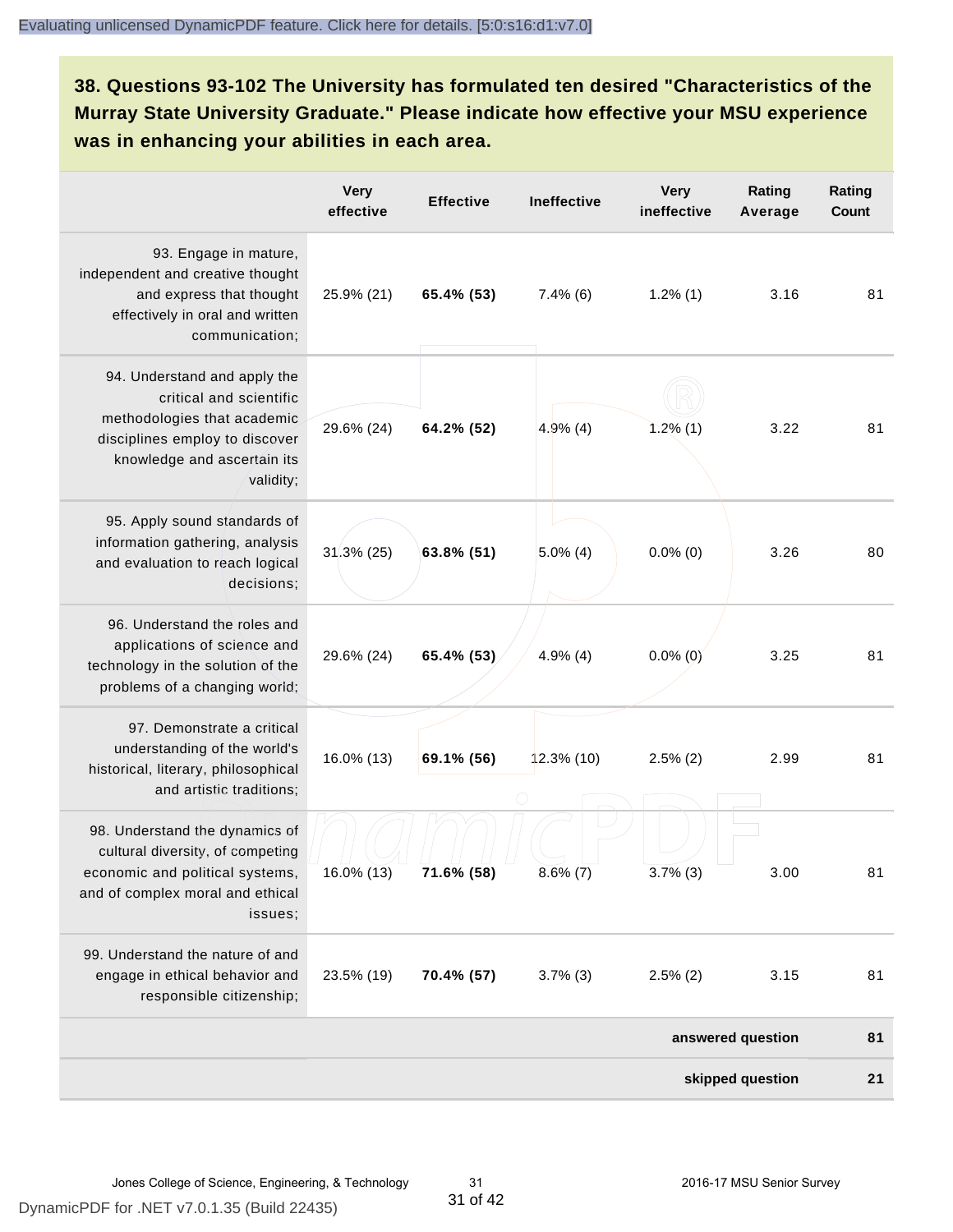# **38. Questions 93-102 The University has formulated ten desired "Characteristics of the Murray State University Graduate." Please indicate how effective your MSU experience was in enhancing your abilities in each area.**

| 100. Understand the importance of<br>the behaviors necessary to<br>maintain a healthy lifestyle; | 18.5% (15) | 66.7% (54) | $8.6\%$ (7) | $6.2\%$ (5) | 2.98              | 81 |
|--------------------------------------------------------------------------------------------------|------------|------------|-------------|-------------|-------------------|----|
| 101. Demonstrate mastery of a<br>chosen field of study;                                          | 28.4% (23) | 63.0% (51) | $7.4\%$ (6) | $1.2\%$ (1) | 3.19              | 81 |
| 102. Value intellectual pursuit and<br>continuous learning in a changing<br>world.               | 28.8% (23) | 65.0% (52) | $5.0\%$ (4) | $1.3\%$ (1) | 3.21              | 80 |
|                                                                                                  |            |            |             |             | answered question | 81 |
|                                                                                                  |            |            |             |             | skipped question  | 21 |
|                                                                                                  |            |            |             |             |                   |    |
|                                                                                                  |            |            |             |             |                   |    |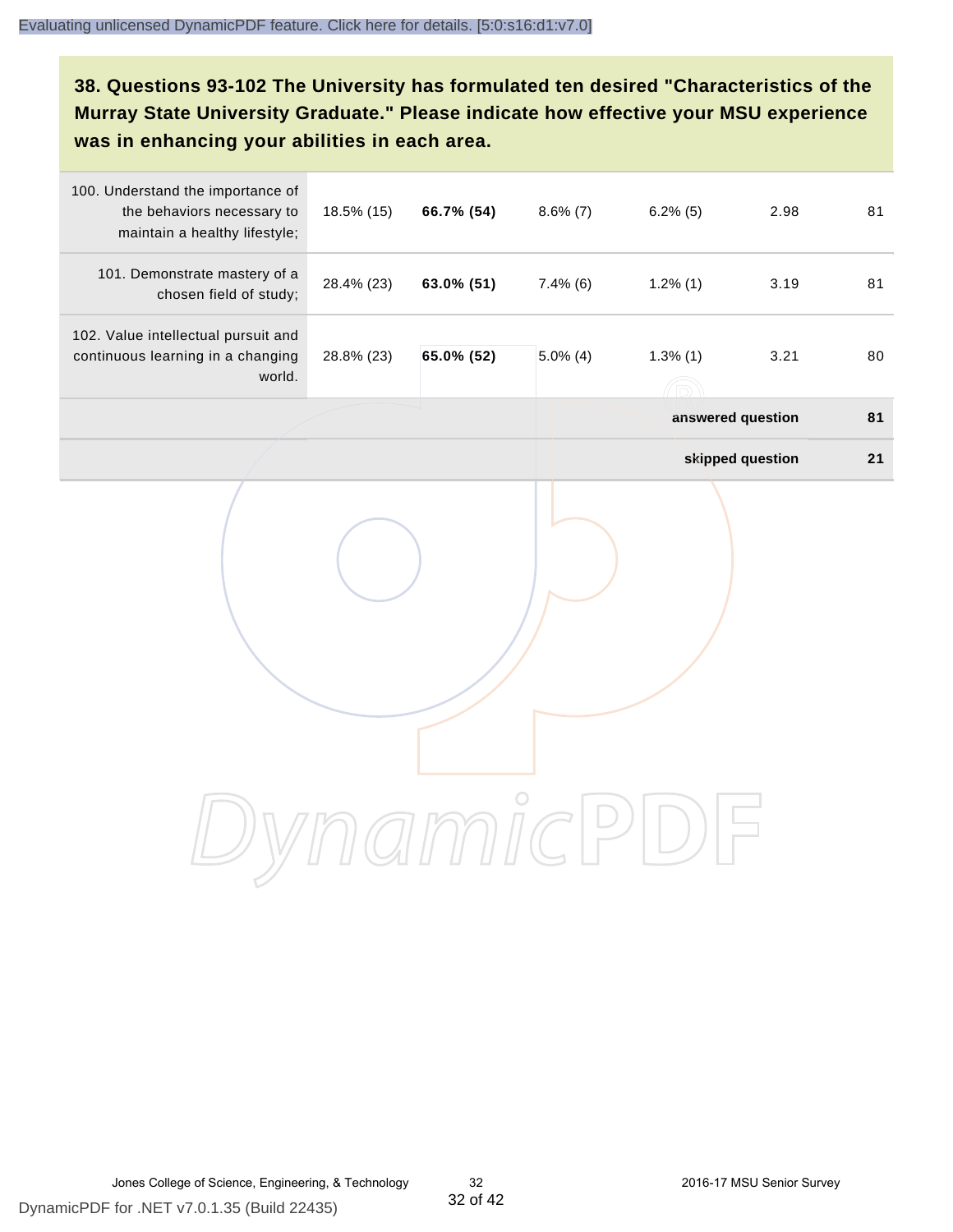#### **39. 103. What do you expect to do after you graduate?**

|                                                        |        | <b>Response</b><br><b>Percent</b> | <b>Response</b><br>Count |
|--------------------------------------------------------|--------|-----------------------------------|--------------------------|
| I am unsure of my immediate<br>plans.                  |        | 6.1%                              | 5                        |
| I will look for a job.                                 |        | 40.2%                             | 33                       |
| I will continue working in the<br>position I now have. |        | 6.1%                              | $\sqrt{5}$               |
| I will work at a position I recently<br>accepted.      |        | 18.3%                             | 15                       |
| I will do additional undergraduate<br>work.            |        | 0.0%                              | $\pmb{0}$                |
| I will go to graduate school.                          |        | 19.5%                             | 16                       |
| I will go to law school.                               |        | 0.0%                              | $\pmb{0}$                |
| I will go to medical school.                           | $\Box$ | 3.7%                              | 3                        |
| I will go to other professional<br>school.             |        | 6.1%                              | 5                        |
| I will not work or attend school.                      |        | 0.0%                              | $\pmb{0}$                |
|                                                        |        | answered question                 | 82                       |
|                                                        |        | skipped question                  | 20                       |

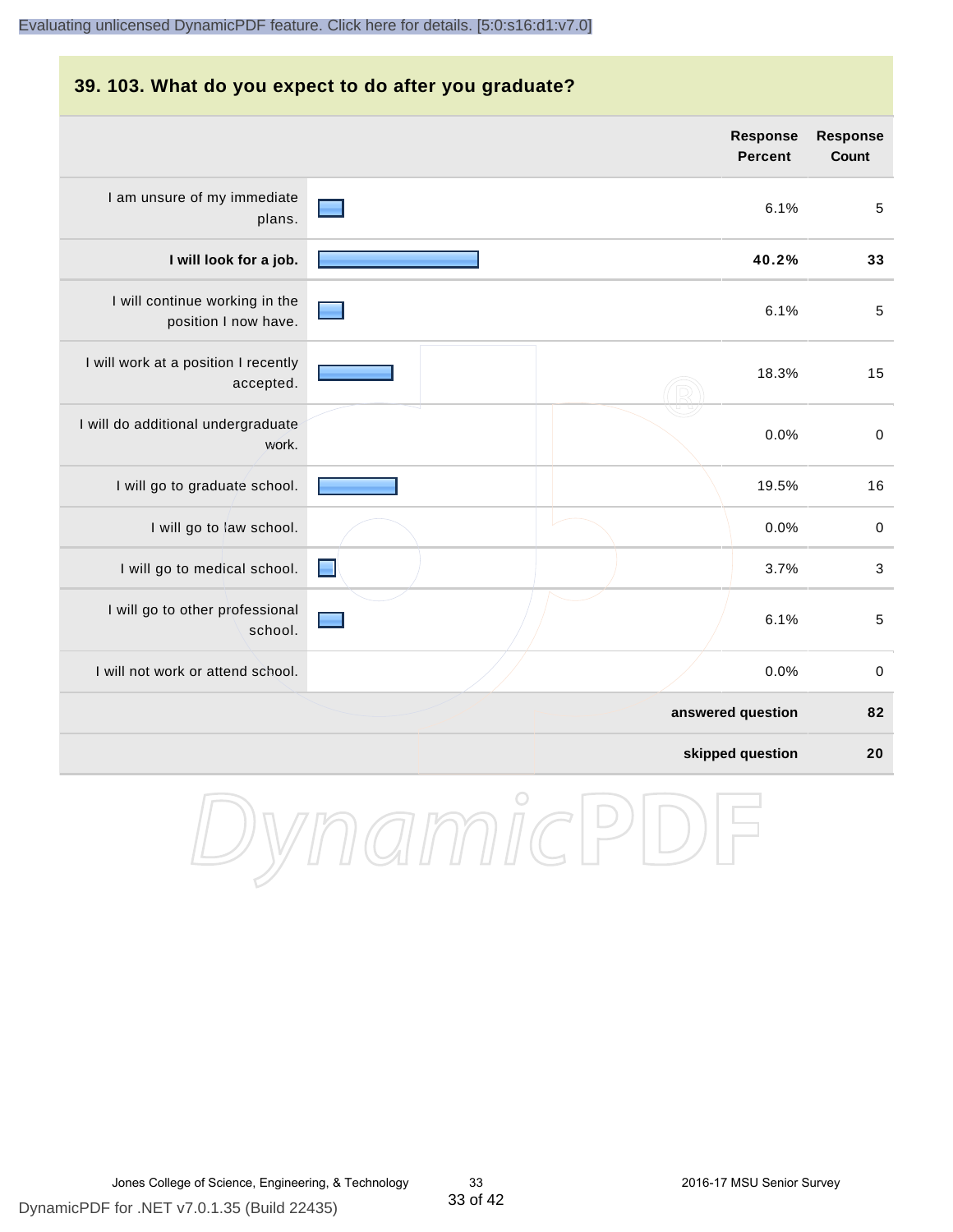# **39. 103. What do you expect to do after you graduate? answered question 82 skipped question 20**

### **40. 104. If you are already employed, how closely related is your job to your field of study?**

|                     |                | <b>Response</b><br><b>Percent</b> | <b>Response</b><br>Count |
|---------------------|----------------|-----------------------------------|--------------------------|
| Extremely close     |                | 29.3%                             | 24                       |
| Somewhat close      |                | 13.4%                             | 11                       |
| Somewhat different  | $\blacksquare$ | 1.2%                              | $\mathbf{1}$             |
| Extremely different |                | 8.5%                              | $\overline{7}$           |
| I cannot determine  | $\blacksquare$ | 1.2%                              | $\mathbf{1}$             |
| Does not apply      |                | 46.3%                             | 38                       |
|                     |                | answered question                 | 82                       |
|                     |                | skipped question                  | $20\,$                   |
|                     | $\bigcirc$     |                                   |                          |

DynamicPDF for .NET v7.0.1.35 (Build 22435)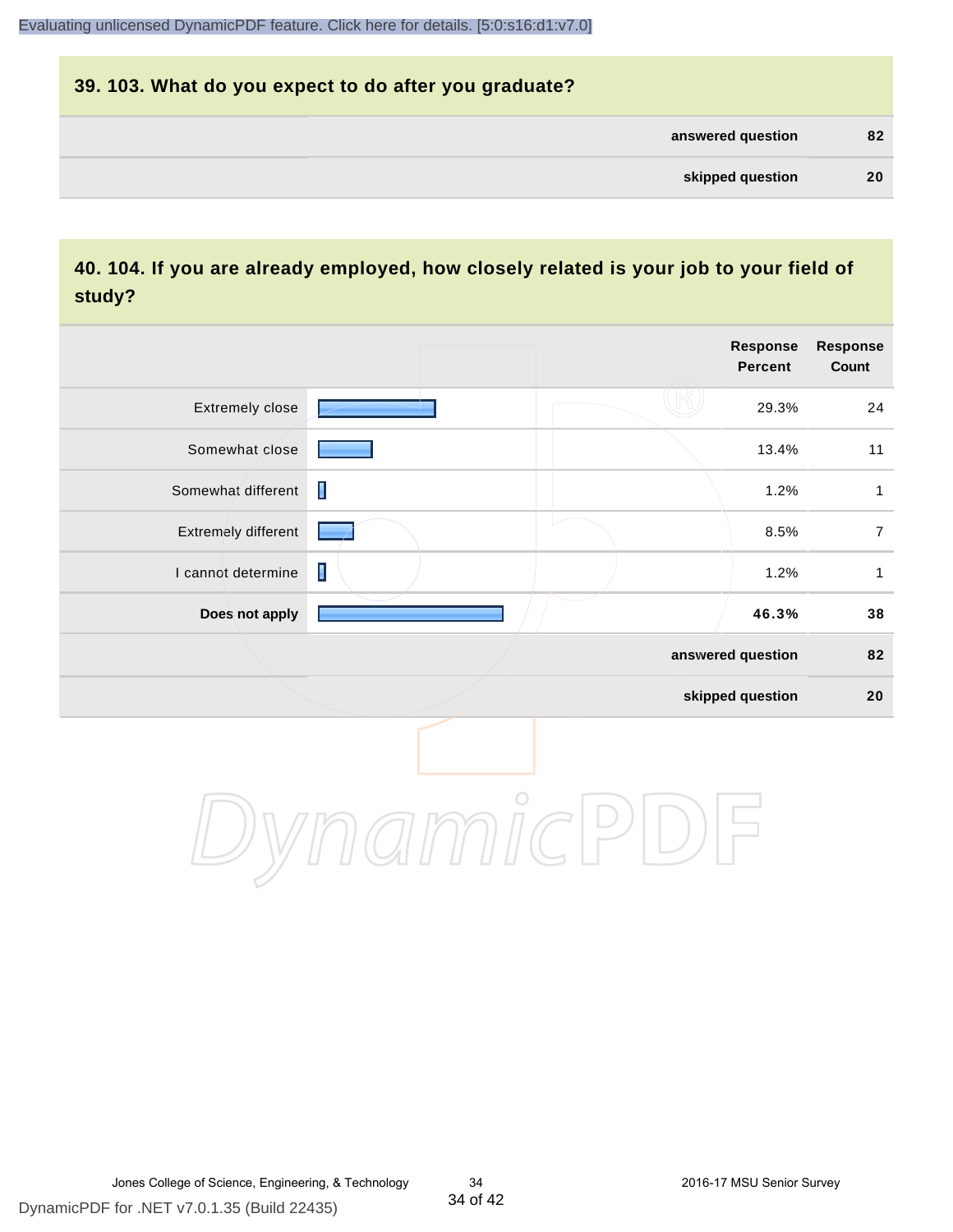#### **41. 105. If you intend to work full-time, what do you expect your salary to be?**

|                     |   | Response<br>Percent | Response<br>Count  |
|---------------------|---|---------------------|--------------------|
| Above \$75,000      |   | 11.0%               | $\boldsymbol{9}$   |
| \$65,000 - \$75,000 |   | 14.6%               | $12$               |
| \$55,000 - \$64,999 |   | 19.5%               | $16$               |
| $$45,000 - $54,999$ |   | 14.6%               | $12$               |
| \$35,000 - \$44,999 | Е |                     | 3.7%<br>$\sqrt{3}$ |
| \$25,000 - \$34,999 |   | 7.3%                | $\,6\,$            |
| Below \$25,000      | E |                     | $\sqrt{3}$<br>3.7% |
| Does not apply      |   | 25.6%               | 21                 |
|                     |   | answered question   | 82                 |
|                     |   | skipped question    | 20                 |
|                     |   |                     |                    |

DynamicPDF

Jones College of Science, Engineering, & Technology 35 2016-17 MSU Senior Survey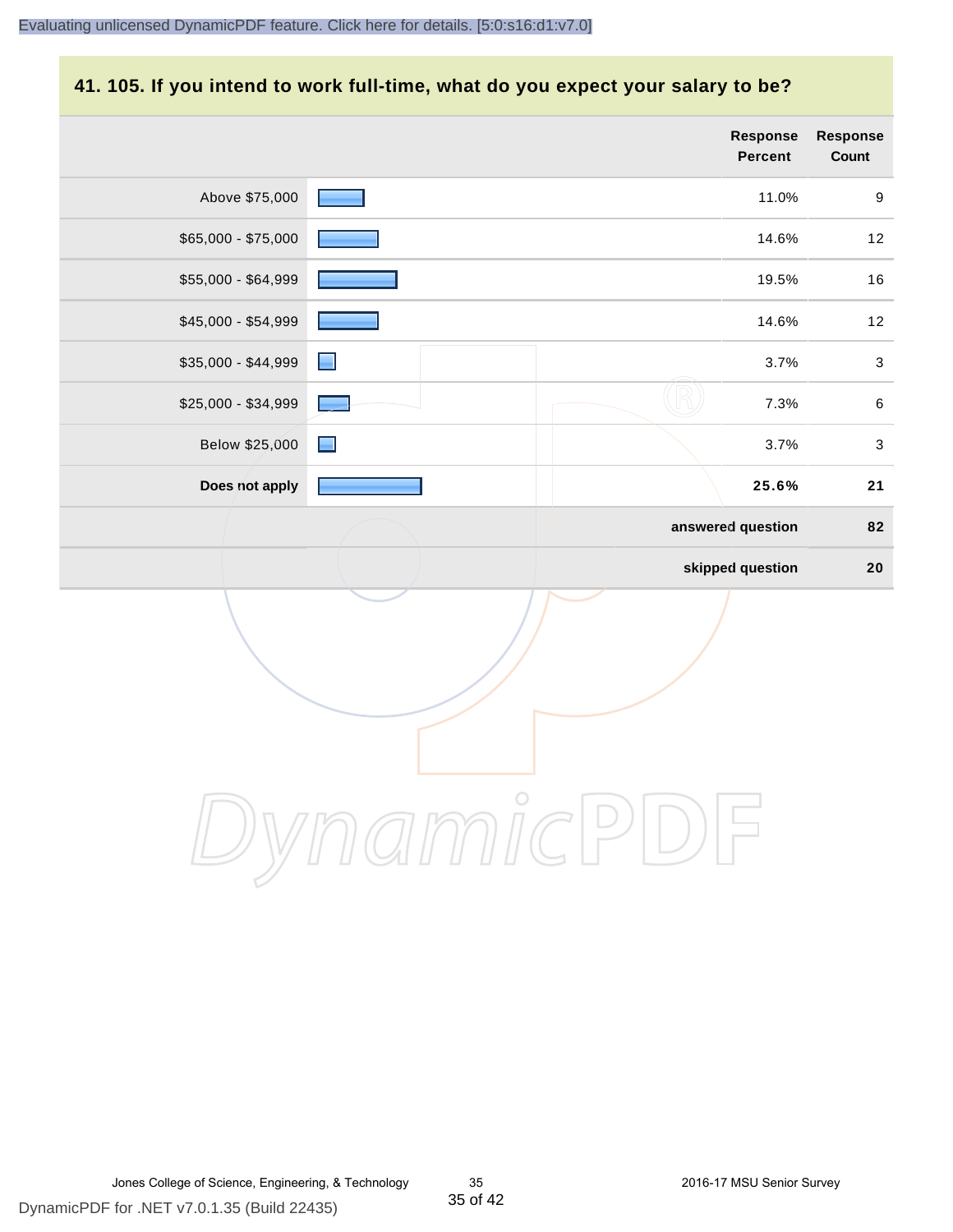#### **41. 105. If you intend to work full-time, what do you expect your salary to be?**

| answered question | 82 |
|-------------------|----|
|                   |    |

# **42. 106. If you intend to continue your education, please indicate which statement best describes the institution you will attend.**

|                                        |  | <b>Response</b><br><b>Percent</b> | <b>Response</b><br>Count |
|----------------------------------------|--|-----------------------------------|--------------------------|
| <b>Murray State University</b>         |  | 23.2%                             | 19                       |
| University/College in Kentucky         |  | 7.3%                              | 6                        |
| University/College outside<br>Kentucky |  | 25.6%                             | 21                       |
| Does not apply                         |  | 43.9%                             | 36                       |
|                                        |  | answered question                 | 82                       |
|                                        |  | skipped question                  | 20                       |

#### **43. 107. "I would recommend Murray State University to a prospective student."**

|                       |                                                                                          | <b>Response</b><br>Percent | <b>Response</b><br>Count |
|-----------------------|------------------------------------------------------------------------------------------|----------------------------|--------------------------|
| <b>Strongly agree</b> |                                                                                          | 51.2%                      | 42                       |
| Agree                 | $\sqrt{2}$<br>$\Box$<br>$\sqcup$<br>$\overline{\phantom{0}}$<br>$\overline{\phantom{0}}$ | 40.2%                      | 33                       |
| Disagree              | ◼                                                                                        | 3.7%                       | 3                        |
| Strongly disagree     | $\equiv$                                                                                 | 4.9%                       | $\overline{a}$           |
|                       |                                                                                          | answered question          | 82                       |
|                       |                                                                                          | skipped question           | 20                       |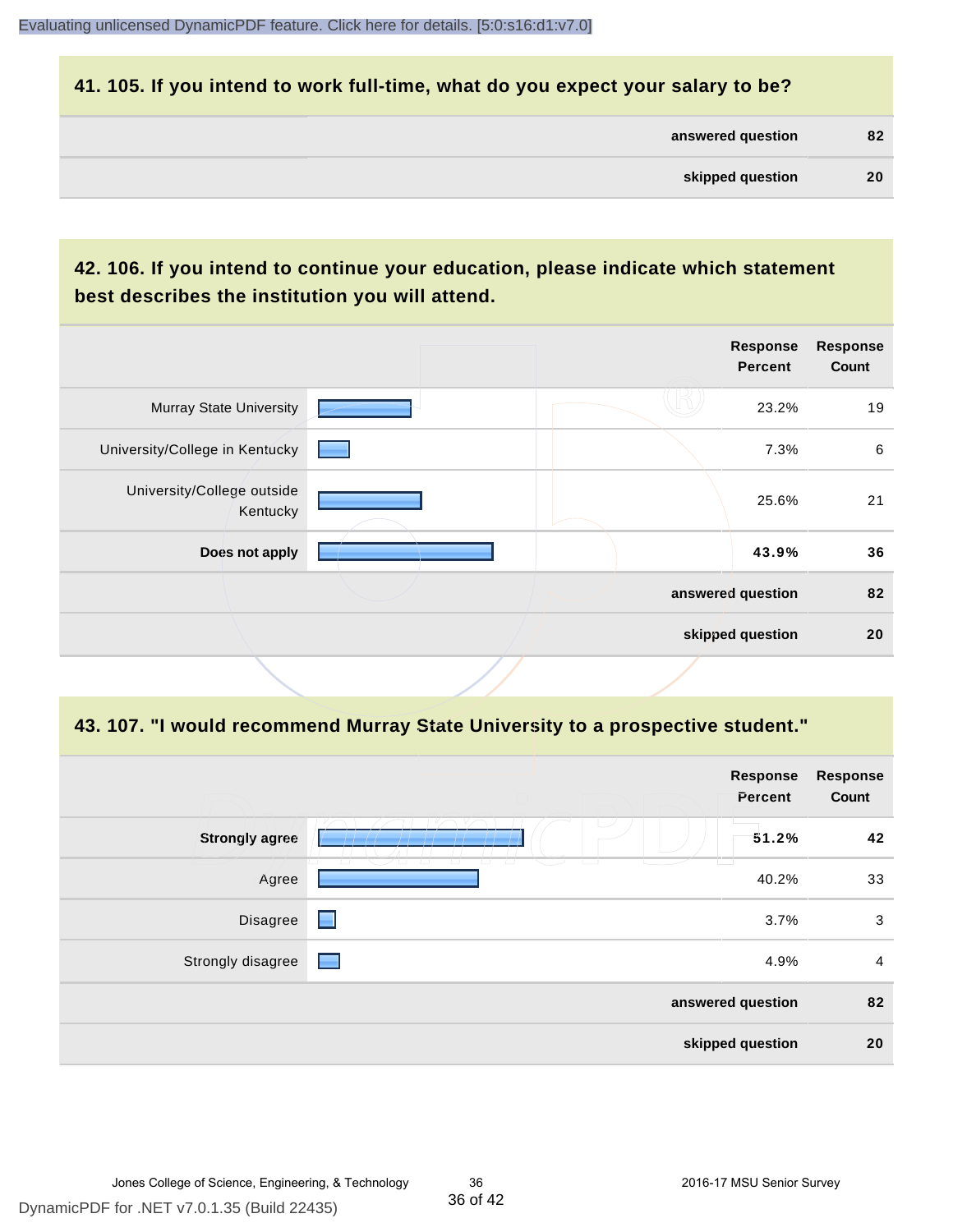| 44. Feedback: |                   |                   |
|---------------|-------------------|-------------------|
|               |                   |                   |
|               |                   | Response<br>Count |
|               |                   | 9                 |
|               | answered question | 9                 |
|               | skipped question  | 93                |

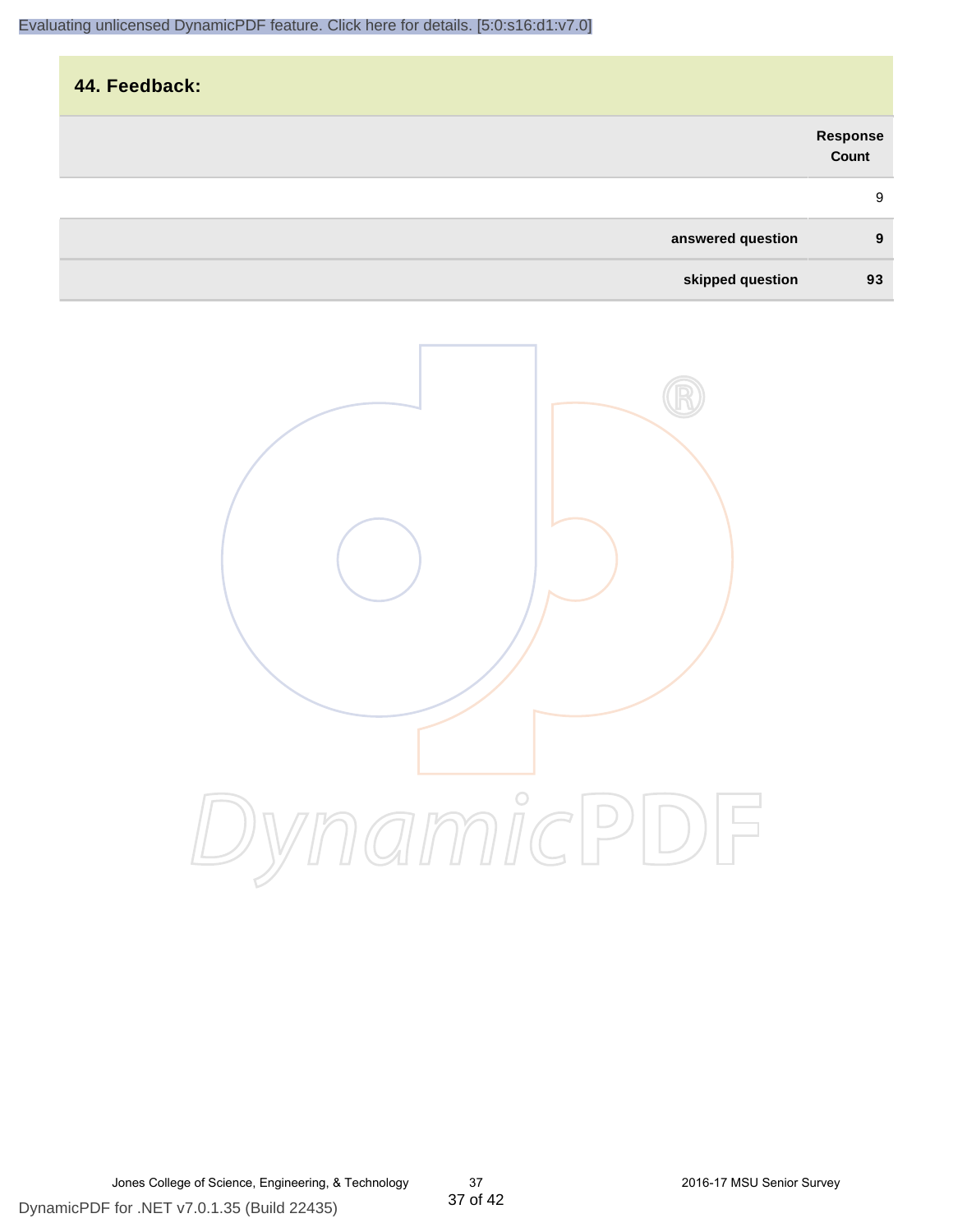|                                                 | <b>Response</b><br><b>Percent</b> | <b>Response</b><br><b>Count</b> |
|-------------------------------------------------|-----------------------------------|---------------------------------|
| Accounting                                      | 0.0%                              | $\mathbf 0$                     |
| Advertising                                     | 0.0%                              | $\pmb{0}$                       |
| <b>Business Administration</b><br>(associate's) | 0.0%                              | $\pmb{0}$                       |
| <b>Business Administration</b><br>(bachelor's)  | 0.0%                              | $\pmb{0}$                       |
| <b>Business GIS (certificate)</b>               | 0.0%                              | $\mathbf 0$                     |
| <b>Computer Information Systems</b>             | 0.0%                              | $\,0\,$                         |
| <b>Computer Science</b>                         | 0.0%                              | $\mathbf 0$                     |
| Economics                                       | 0.0%                              | $\pmb{0}$                       |
| Finance                                         | 0.0%                              | $\pmb{0}$                       |
| <b>Graphic Communications Media</b>             | 0.0%                              | $\mathbf 0$                     |
| <b>International Business</b>                   | 0.0%                              | $\pmb{0}$                       |
| Journalism                                      | 0.0%                              | $\mathbf 0$                     |
| Management                                      | 0.0%                              | $\pmb{0}$                       |
| Marketing                                       | 0.0%                              | $\,0\,$                         |
| Organizational Communication                    | 0.0%                              | $\pmb{0}$                       |
| <b>Public Relations</b>                         | 0.0%                              | $\mathbf 0$                     |
| <b>Television Production</b>                    | 0.0%                              | $\pmb{0}$                       |
| <b>Telecommunications Systems</b><br>Mgmt       | 0.0%                              | $\mathbf 0$                     |
|                                                 | answered question                 | $\pmb{0}$                       |
|                                                 | skipped question                  | 102                             |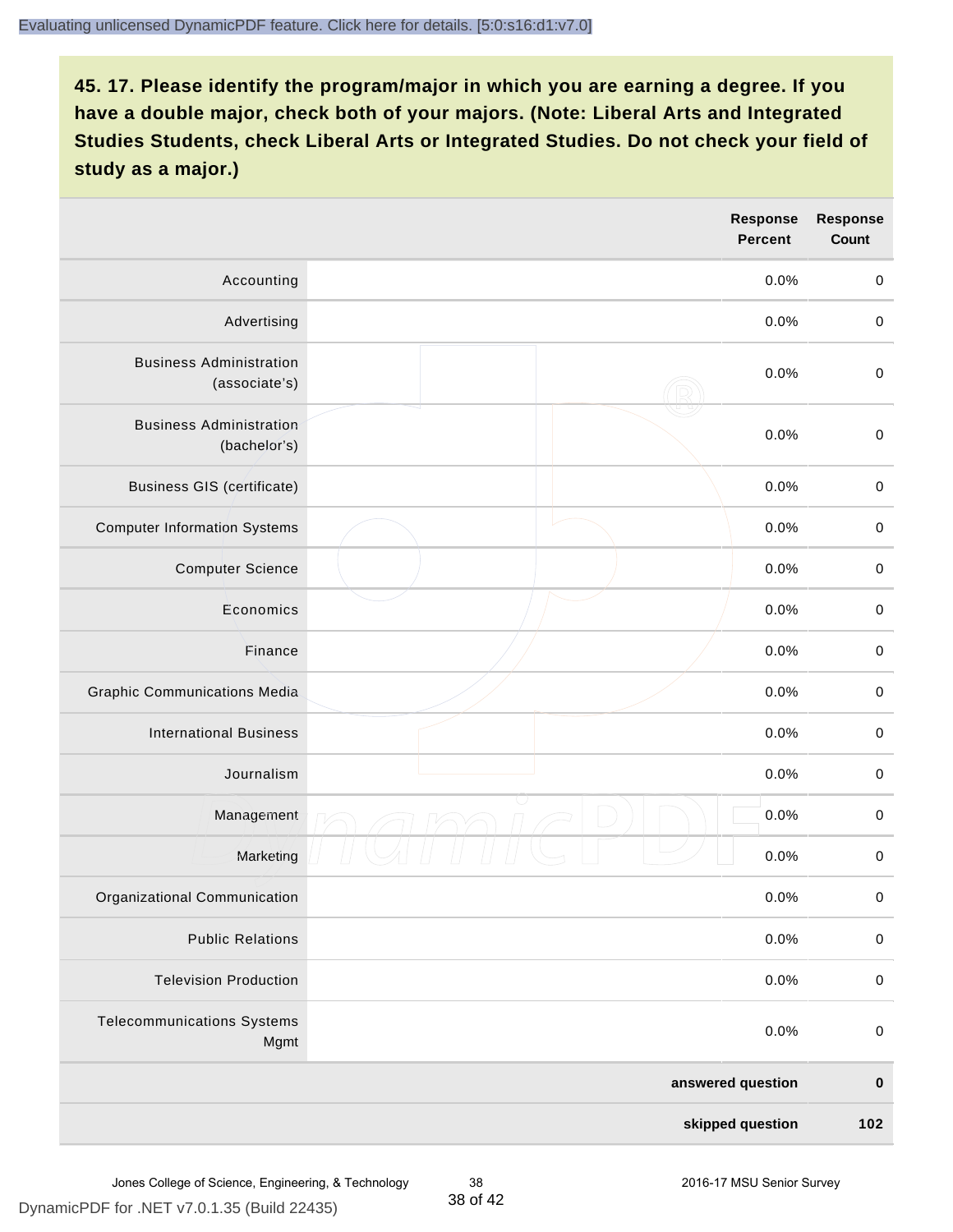| <b>Career &amp; Technical Education</b><br>(associate's) | 0.0%              | $\pmb{0}$   |
|----------------------------------------------------------|-------------------|-------------|
| <b>Career &amp; Technical Education</b><br>(bachelor's)  | 0.0%              | $\mathbf 0$ |
| <b>Criminal Justice</b>                                  | 0.0%              | $\pmb{0}$   |
| <b>Elementary School Education</b>                       | 0.0%              | $\,0\,$     |
| Health & Physical Education                              | 0.0%              | $\,0\,$     |
| Interdisciplinary Early Childhood<br>Education           | 0.0%              | $\pmb{0}$   |
| Learning & Behavior Disorders                            | 0.0%              | $\,0\,$     |
| Middle School Education                                  | 0.0%              | $\mathbf 0$ |
| <b>Recreation &amp; Leisure Services</b>                 | 0.0%              | $\mathbf 0$ |
| Social Work                                              | 0.0%              | $\mathbf 0$ |
| Youth & Nonprofit Leadership                             | 0.0%              | $\mathbf 0$ |
| Art                                                      | 0.0%              | $\,0\,$     |
| Creative Writing (BFA)                                   | 0.0%              | $\pmb{0}$   |
| English                                                  | 0.0%              | $\pmb{0}$   |
| English Education (TESOL)                                | 0.0%              | $\pmb{0}$   |
| Philosophy                                               | 0.0%              | 0           |
| <b>International Affairs</b>                             | 0.0%              | $\pmb{0}$   |
| <b>Political Science</b>                                 | 0.0%              | $\mathbf 0$ |
| <b>Public Administration</b>                             | 0.0%              | $\mathbf 0$ |
|                                                          | answered question | $\pmb{0}$   |
|                                                          | skipped question  | 102         |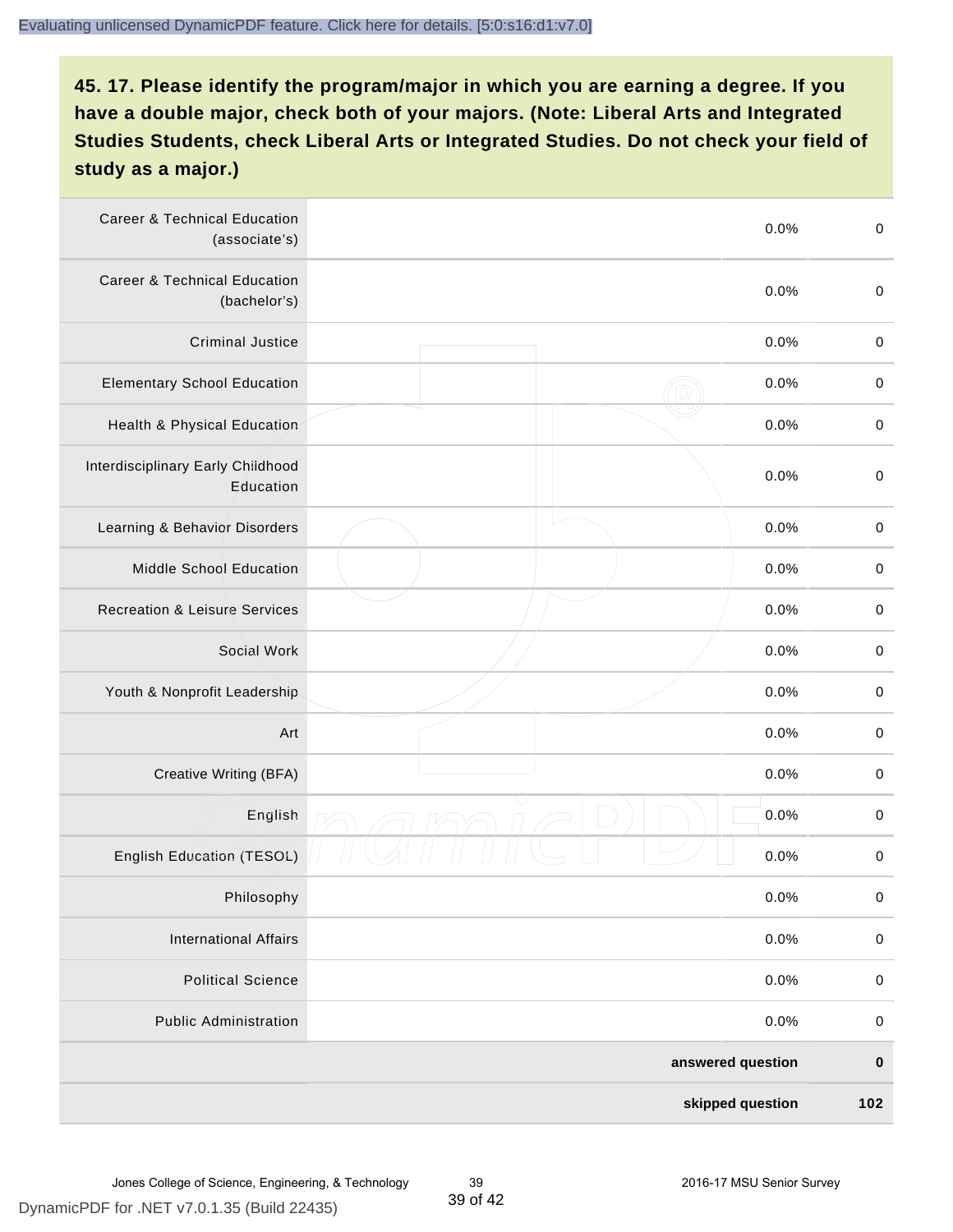| Sociology                                            |                   | 0.0%    | $\mathbf 0$ |
|------------------------------------------------------|-------------------|---------|-------------|
| History                                              |                   | $0.0\%$ | $\mathbf 0$ |
| <b>Liberal Arts</b>                                  |                   | 0.0%    | $\mathbf 0$ |
| French                                               |                   | 0.0%    | $\pmb{0}$   |
| German                                               |                   | 0.0%    | $\mathbf 0$ |
| Japanese                                             |                   | 0.0%    | $\mathbf 0$ |
| Spanish                                              |                   | 0.0%    | $\mathbf 0$ |
| Music                                                |                   | 0.0%    | $\mathbf 0$ |
| <b>Music Business</b>                                |                   | 0.0%    | $\pmb{0}$   |
| Psychology                                           |                   | 0.0%    | $\mathbf 0$ |
| Theatre                                              |                   | 0.0%    | $\mathbf 0$ |
| Biology                                              |                   | 0.0%    | $\mathbf 0$ |
| Wildlife & Conservation Biology                      |                   | 0.0%    | $\mathbf 0$ |
| Chemistry                                            |                   | 0.0%    | $\pmb{0}$   |
| <b>Applied Physics</b>                               | $\bigcirc$        | 0.0%    | $\mathbf 0$ |
| <b>Engineering Physics</b>                           |                   | 0.0%    | $\mathbf 0$ |
| Physics                                              |                   | 0.0%    | $\mathbf 0$ |
| Geosciences                                          |                   | 0.0%    | $\mathbf 0$ |
| <b>Civil Engineering Technology</b><br>(associate's) |                   | 0.0%    | $\pmb{0}$   |
| Civil Engineering Technology<br>(bachelor's)         |                   | 0.0%    | $\pmb{0}$   |
|                                                      | answered question |         | $\pmb{0}$   |
|                                                      | skipped question  |         | 102         |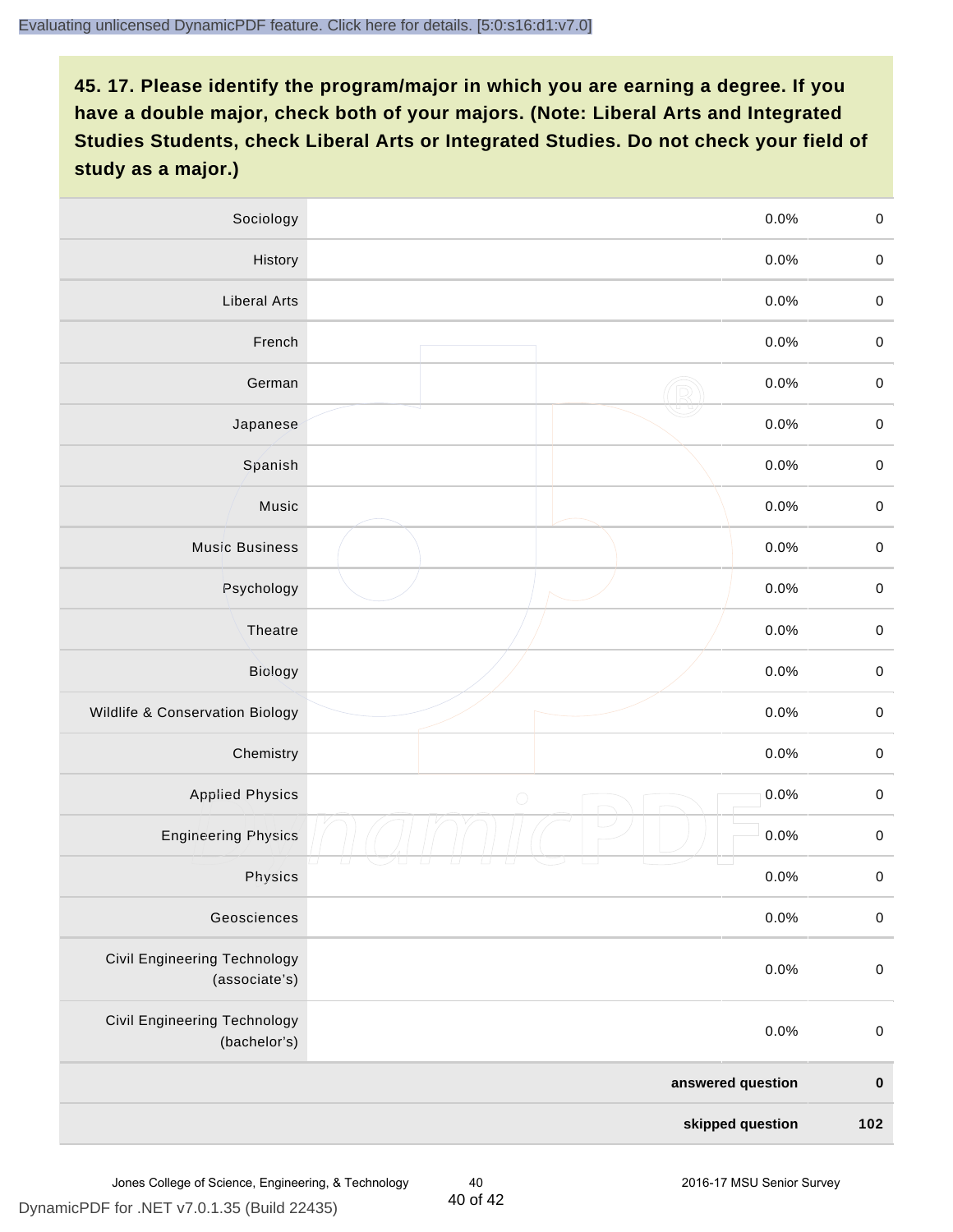| <b>Electromechanical Engineering</b><br>Technology | 0.0%              | $\mathbf 0$ |
|----------------------------------------------------|-------------------|-------------|
| <b>Engineering Graphics &amp; Design</b>           | 0.0%              | $\mathbf 0$ |
| <b>Interior Design</b>                             | 0.0%              | $\,0\,$     |
| Manufacturing Technology                           | 0.0%              | $\,0\,$     |
| Occupational Safety and Health                     | 0.0%              | $\pmb{0}$   |
| <b>Industrial Technology</b><br>(associate's)      | 0.0%              | $\,0\,$     |
| <b>Mathematics</b>                                 | 0.0%              | $\,0\,$     |
| <b>Telecommunications Systems</b><br>Mgmt          | 0.0%              | $\,0\,$     |
| Agricultural Science & Technology<br>(associate's) | 0.0%              | $\mathbf 0$ |
| Agricultural Science (bachelor's)                  | 0.0%              | $\mathbf 0$ |
| Animal Technology/Animal-Equine                    | 0.0%              | $\,0\,$     |
| Animal Technology/Vet Tech,<br>Pre-Vet             | 0.0%              | $\,0\,$     |
| <b>Athletic Training</b>                           | 0.0%              | $\pmb{0}$   |
| <b>Communication Disorders</b>                     | 0.0%              | $\pmb{0}$   |
| <b>Exercise Science</b>                            | 0.0%              | $\pmb{0}$   |
| Nursing                                            | 0.0%              | $\mathbf 0$ |
| Nursing/RN to BSN                                  | 0.0%              | $\pmb{0}$   |
| Nutrition, Dietetics, & Food Mgmt                  | 0.0%              | $\mathbf 0$ |
|                                                    | answered question | $\pmb{0}$   |
|                                                    | skipped question  | 102         |